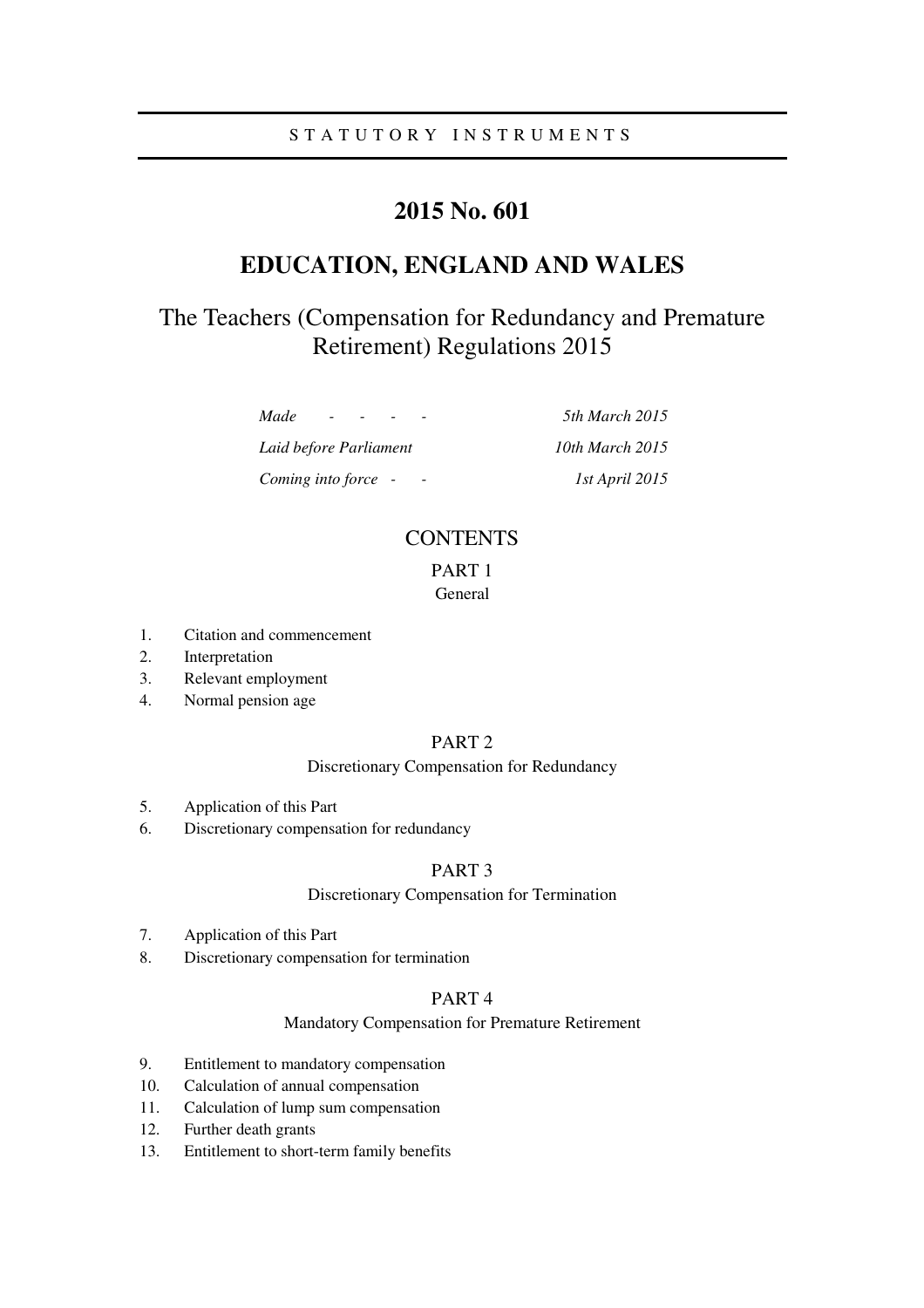## PART 5

### Discretionary Compensation for Premature Retirement

- 14. Application of this Part
- 15. Interpretation of this Part
- 16. Adjustments
- 17. Discretion to credit an additional period of service
- 18. Entitlement of credited teacher to compensation
- 19. Calculation of annual compensation
- 20. Calculation of lump sum compensation
- 21. Short-term compensation on death
- 22. Long-term compensation on death
- 23. Adult Compensation
- 24. Child compensation
- 25. Duration of compensation on death

## PART 6

### **Adjustments**

- 26. Application of this Part
- 27. Redundancy payments
- 28. Termination payments
- 29. Periodic payments
- 30. Cessation of discretionary annual compensation during new employment

### PART 7

### Abatement

- 31. Abatement of annual compensation during further employment
- 32. Abatement of discretionary annual compensation following termination or redundancy payment

## PART 8

### Miscellaneous

- 33. Deciding and compensating authorities
- 34. Categories of employment
- 35. Liability for compensation
- 36. Arrangements for payout
- 37. Notification
- 38. Supply of information
- 39. Payment of compensation
- 40. Compensation not assignable
- 41. Modified application in relation to persons entitled to admitted service benefits

## PART 9

## Consequential Amendments, Revocation and Transitional Provisions

- 42. Consequential amendments to the 2010 Regulations
- 43. Consequential amendments to the 2014 Regulations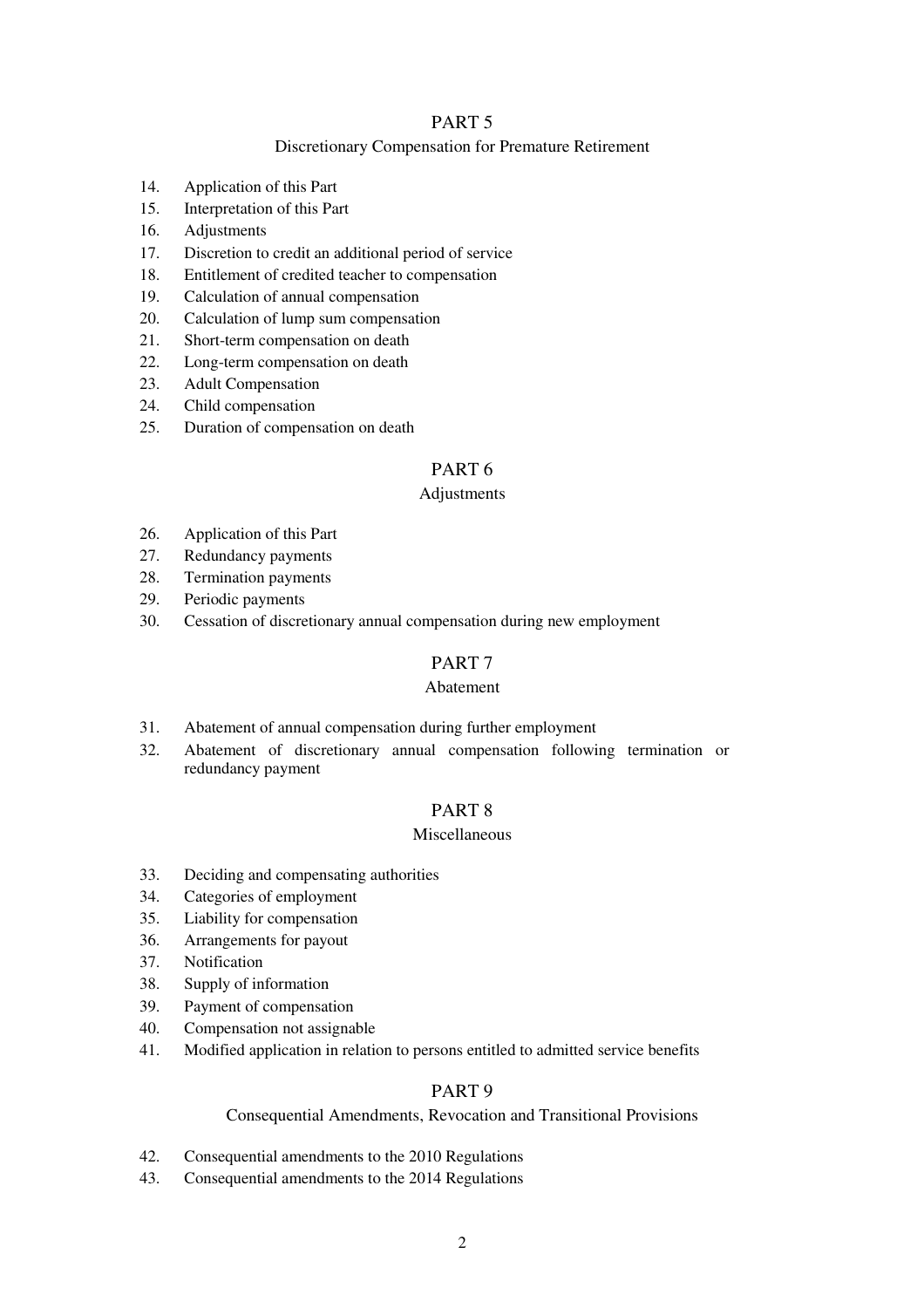44. Revocation and transitional provisions

|                            | $SCHEDULE 1$ — Previous compensation                                            |
|----------------------------|---------------------------------------------------------------------------------|
|                            | $SCHEDULE 2$ — Deciding and compensating authorities                            |
|                            | SCHEDULE $3$ — Modified application in relation to persons entitled to admitted |
|                            | service benefits                                                                |
| $SCHEDULE 4$ - Revocations |                                                                                 |

The Secretary of State for Education makes the following regulations in exercise of the powers conferred by sections 1 and 3 of, and Schedule 3 to, the Public Service Pensions Act 2013(**a**) ("the 2013 Act").

In accordance with section 21(3) of the 2013 Act the Secretary of State has consulted representatives of local authorities, teachers and other persons and representatives of such persons likely to be affected.

In accordance with section 3(5) of the 2013 Act these Regulations are made with the consent of the Treasury.

## PART 1

### General

#### **Citation and commencement**

**1.** These Regulations may be cited as the Teachers (Compensation for Redundancy and Premature Retirement) Regulations 2015 and come into force on 1st April 2015.

### **Interpretation**

**2.**—(1) In these Regulations—

- (a) any expression for which there is an entry in the first column of Schedule 1 to the 2010 Regulations has the meaning given in the second column; and
- (b) any expression for which there is an entry in regulation 3 of the 2014 Regulations has the meaning given to it in that regulation.

(2) In these Regulations—

"the 1996 Act" means the Employment Rights Act 1996(**b**);

"the 1998 Act" means the School Standards and Framework Act 1998(**c**);

"the 2002 Act" means the Education Act 2002(**d**);

"the 2010 Regulations" means the Teachers' Pensions Regulations 2010(**e**);

<u>.</u>

<sup>(</sup>**a**) 2013 c. 25.

<sup>(</sup>**b**) 1996 c. 18.

<sup>(</sup>**c**) 1998 c. 31. (**d**) 2002 c. 32.

<sup>(</sup>**e**) S.I. 2010/990; amended by S.I. 2011/614, 2012/673, 2012/979, 2012/2270, 2013/275, 2014/424, 2014/560, 2014/2651, 2014/3061 and 2014/3255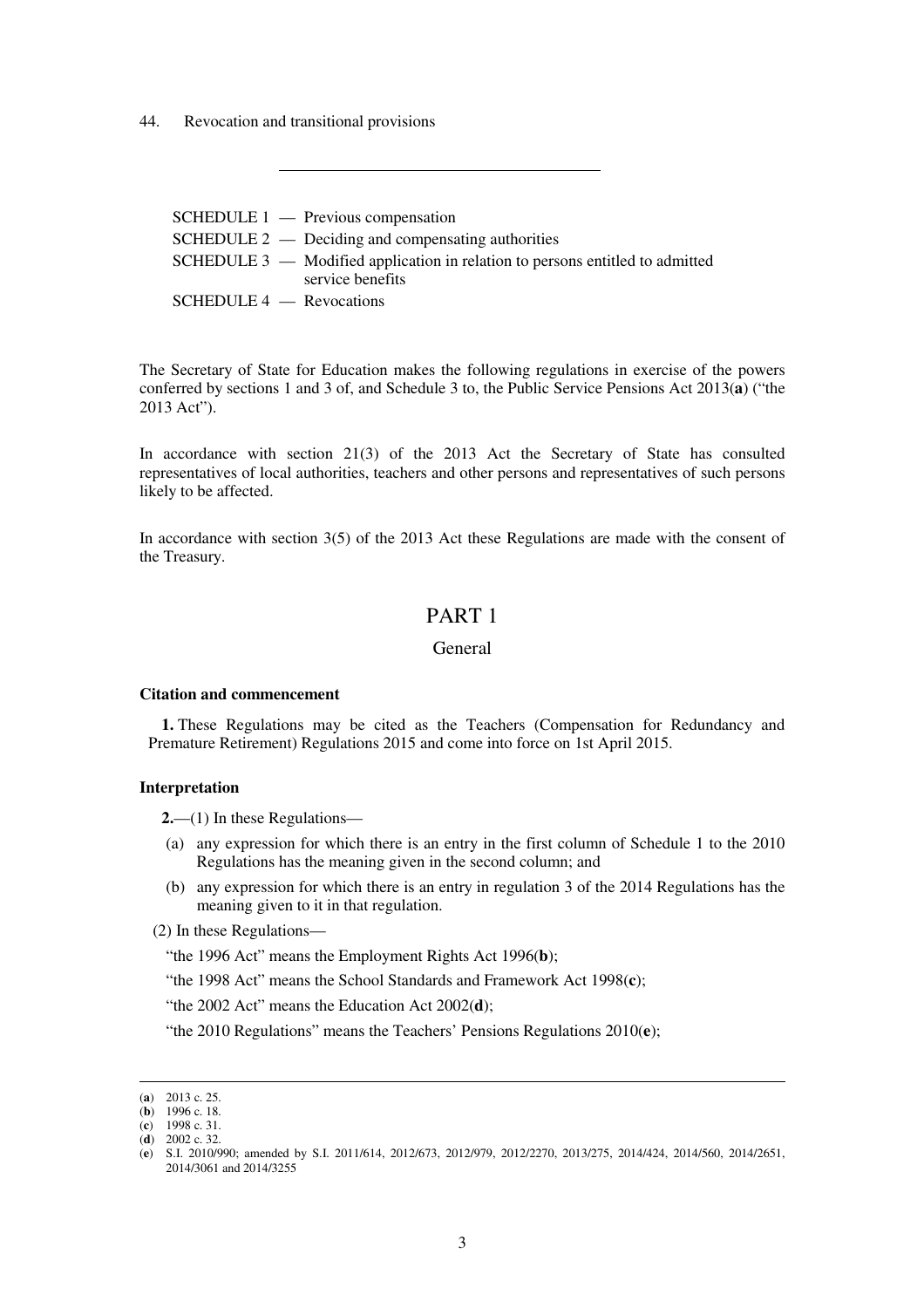"the 2014 Regulations" means the Teachers' Pension Scheme Regulations 2014(**a**);

"the 2015 scheme" means the scheme established by the 2014 Regulations;

"adult compensation" has the meaning given in regulation 23;

"appropriate person" means—

- (a) before 1st September 1999—
	- (i) in the case of a person employed at a maintained school within the meaning of section 20 of the 1998 Act(**b**) or at a grant-maintained or grant-maintained special school, the local authority;
	- (ii) in the case of any other employee, the person by whom the employee was employed;
- (b) on or after 1st September 1999—
	- (i) in the case of a person employed at a foundation or voluntary aided school or a foundation special school within the meaning of section 20 of the 1998 Act, the local authority;
	- (ii) in the case of any other employee, the person by whom the employee was employed;

"compensating authority" is to be construed in accordance with regulation 35 and Schedule 2;

"credited teacher" has the meaning given in regulation 17;

"credited period" has the meaning given in regulation 17;

"deciding authority" is to be construed in accordance with regulation 34 and Schedule 2;

"effective service" has the meaning given in regulation 17(5);

"eligible teacher" has the meaning given in regulation 14(2);

"former employment" in relation to an eligible teacher or a credited teacher means relevant employment in relation to which the conditions in regulation 14(3) are satisfied, and "former employer" means the person who employed the teacher in that employment;

"local authority" has the same meaning as in section 579 of the Education Act 1996(**c**);

"long-term compensation" has the meaning given in regulation 21;

"material date" in relation to an eligible teacher or a credited teacher means the date on which the teacher ceased to hold a former employment;

"new employment" means employment mentioned in regulation 64A of the 2010 regulations;

"notional annual compensation rate" has the meaning given in regulation 15;

"redundancy payment" in relation to a person's former employment means the aggregate of the amounts paid in respect of its cessation by way of—

- (a) the redundancy payment to which the person became entitled under the Redundancy Payments Act 1965(**d**) or under Part 11 of the 1996 Act(**e**);
- (b) any increase paid by the former employer before 11th August 1983 so that the payment, as increased, corresponded to that which would have been payable had the Redundancy Payments (Local Government) (Modification) Order 1983(**f**) been in force on the material date; and

<sup>&</sup>lt;u>.</u> (**a**) S.I. 2014/512; amended by S.I. 2014/2652 and S.I. 2014/3255.

<sup>(</sup>**b**) Section 20 was amended by the Education Act 2002 (c. 32) Schedule 21, paragraph 95; the Education and Inspections Act 2006 (c. 40), Schedule 3, paragraph 13(1), (2) and (3); S.I. 2010/1158; and the School Standards and Organisation (Wales) Act 2013 (anaw. 1), Schedule 5, Part 2, paragraph 19(1) and (2). (**c**) 1996 c. 56; section 579 was substituted by S.I. 2010/1158.

<sup>(</sup>**d**) 1965 c. 62; repealed by 1989 c. 43

<sup>(</sup>**e**) Part 11 was amended by the Employment Rights (Dispute Resolution) Act 1998 (c. 8), sections 1(2)(a) and (b), 11(2) and (3), Schedule 2; the Employment Relations Act 1999 (c. 26), Schedule 4, Part 3, paragraphs 5, 25, 26, 27, 29 and 30, Schedule 9, Table 2; S.I. 2001/1090; the Education Act 2002 (c. 32), Schedule 21, paragraph 31; the Enterprise Act 2002 (c. 40), Schedule 17, paragraphs 49(1), (2)(a) and (2)(b), Schedule 26; S.I. 2006/1031; the Employment Act 2008 (c. 24), section 7(2); S.I. 2010/1158; S.I. 2011/1133; the Sovereign Grant Act 2011 (c. 15), Schedule 1, paragraph 31; S.I. 2012/3014; and the Enterprise and Regulatory Reform Act 2013 (c. 24), Schedule 2, paragraphs 15 and 34.

<sup>(</sup>**f**) S.I. 1983/1160; revoked by S.I. 1999/2277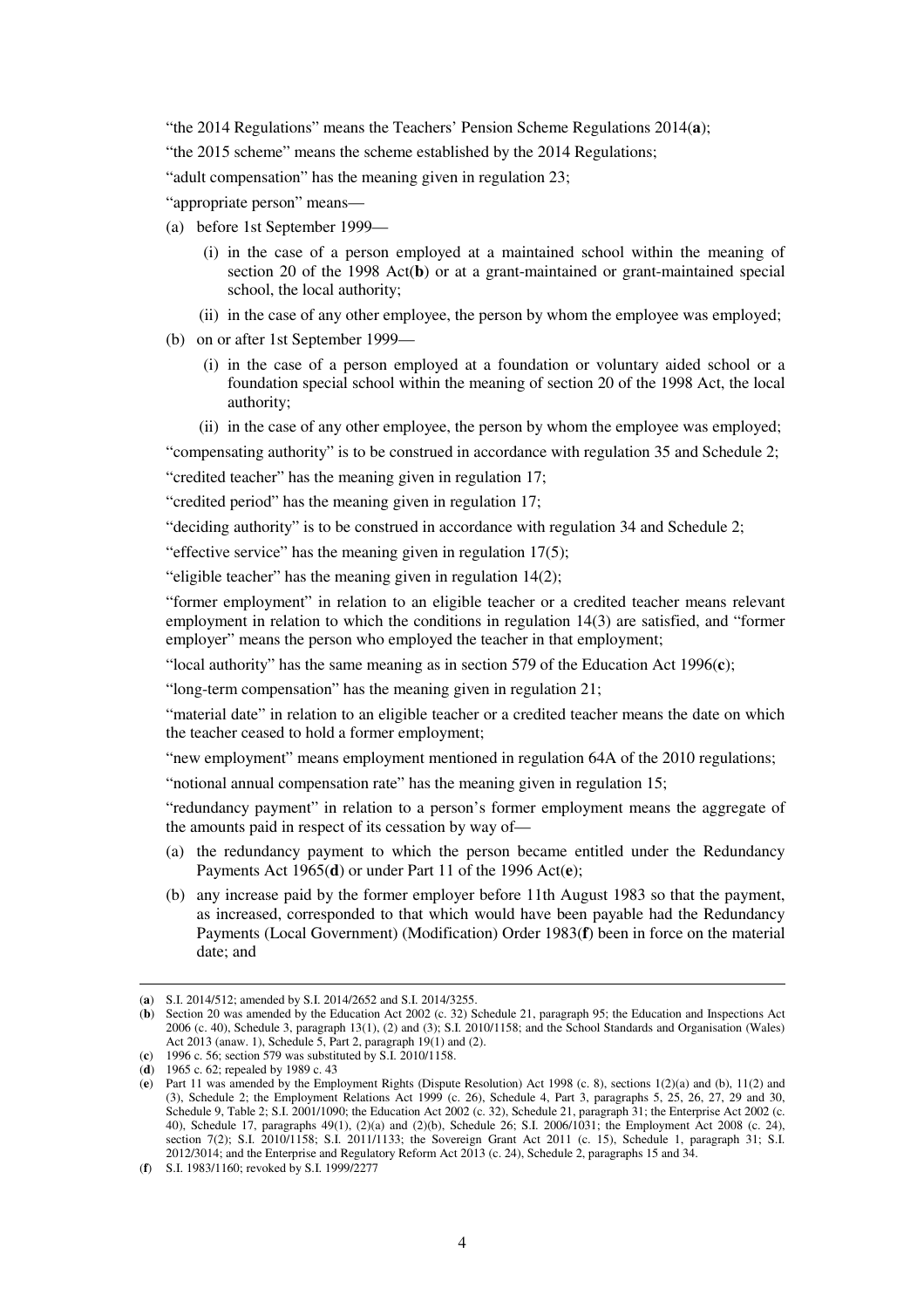(c) any compensation which was paid by the former employer under regulation 6 or was of an amount corresponding to that which would have been payable under that regulation if it had been in force on the material date;

"short-term compensation" has the meaning given in regulation 21;

"termination payment" has the meaning given in regulation 28;

"transition member" has the meaning assigned to it by paragraph 20 of Schedule 3 to the 2014 Regulations;

"a week's pay" is to be calculated in accordance with Chapter 2 of Part 14 of the 1996 Act(**a**) but, for the purposes of these Regulations, the calculation date is the date that the person in question ceased to hold the relevant employment in question and that Chapter is to be applied as if section  $227(1)(c)$  of the 1996 Act had been repealed.

(3) If these Regulations require anything to be done within a specified period after or from a specified day or event, the period begins immediately after the specified day or, as the case may be, the day on which the specified event occurs.

(4) For the purposes of these Regulations, a grant-maintained or grant-maintained special school is, in respect of any period before 1st September 1999, to be treated as a school maintained by a local authority.

#### **Relevant employment**

**3.**—(1) Subject to paragraph (3), relevant employment is employment falling within paragraphs 1, 2, 4, 6 or 7 of Schedule 2 to the 2010 Regulations or paragraphs 9, 10, 12, 14 or 15 of Schedule 1 to the 2014 Regulations.

(2) Employment is also relevant employment if a person who has made an election under regulation B1A(4) of the Teachers' Pensions Regulations 1997(**b**) remains employed by—

- (a) a local authority; or
- (b) a function provider in connection with the performance of a function in respect of which the function provider is accepted in accordance with regulation 14 of the 2010 Regulations or paragraph 3 of Schedule 1 to the 2014 Regulations,

to undertake the same, or substantially the same, functions as the person was undertaking immediately before the date of the election, under either the same contract of employment or under a contract of employment which has effect by virtue of regulation 4 of the Transfer of Undertakings (Protection of Employment) Regulations 2006(**c**).

(3) Employment falling within paragraph 6 or 7 of Schedule 2 to the 2010 Regulations or paragraph 14 or 15 of Schedule 1 to the 2014 Regulations is only relevant employment if it is at an institution which is within the further education sector as defined in section 91(3) of the Further and Higher Education Act 1992(**d**)

#### **Normal pension age**

<u>.</u>

**4.**—(1) Subject to paragraphs (2) and (3), a person's normal pension age is to be determined in accordance with Part 7 of the 2010 Regulations and regulation 3 of the 2014 Regulations.

(2) A person who is a member of the existing scheme with a normal pension age of 60 is, for the purposes of these Regulations, to be treated as having a normal pension age of 65.

<sup>(</sup>**a**) Chapter 2 of Part 14 was amended by the Employment Rights (Dispute Resolution) Act 1998 (c. 8), section 1(2)(a); the Teaching and Higher Education Act 1998 (c. 30), Schedule 3, paragraph 14; the Employment Relations Act 1999 (c. 26), section  $36(1)(a)$  and (c), Schedule 4, Part 3, paragraphs 5, 39 and 40, Schedule 9, Table 2, Table 10; the Employment Act 2002 (c. 22), Schedule 7, paragraphs 24, 45, 46, 47(1), (2) and (3); the Apprenticeships, Skills, Children and Learning Act 2009 (c. 22), Schedule 1, paragraphs 1, 8 and 9; S.I. 2013/1949; the Children and Families Act 2014 (c. 6), section 127(2)(c); and S.I. 2014/382.

<sup>(</sup>**b**) S.I 1997/3001; revoked by the 2010 Regulations

<sup>(</sup>**c**) S.I. 2006/246; regulation 4 was amended by S.I. 2014/16.

<sup>(</sup>**d**) 1992 c. 13; section 91(3) was amended by the Apprenticeships, Skills, Children and Learning Act 2009 (c. 22), Schedule 8, paragraphs 1 and 13(1) and (2).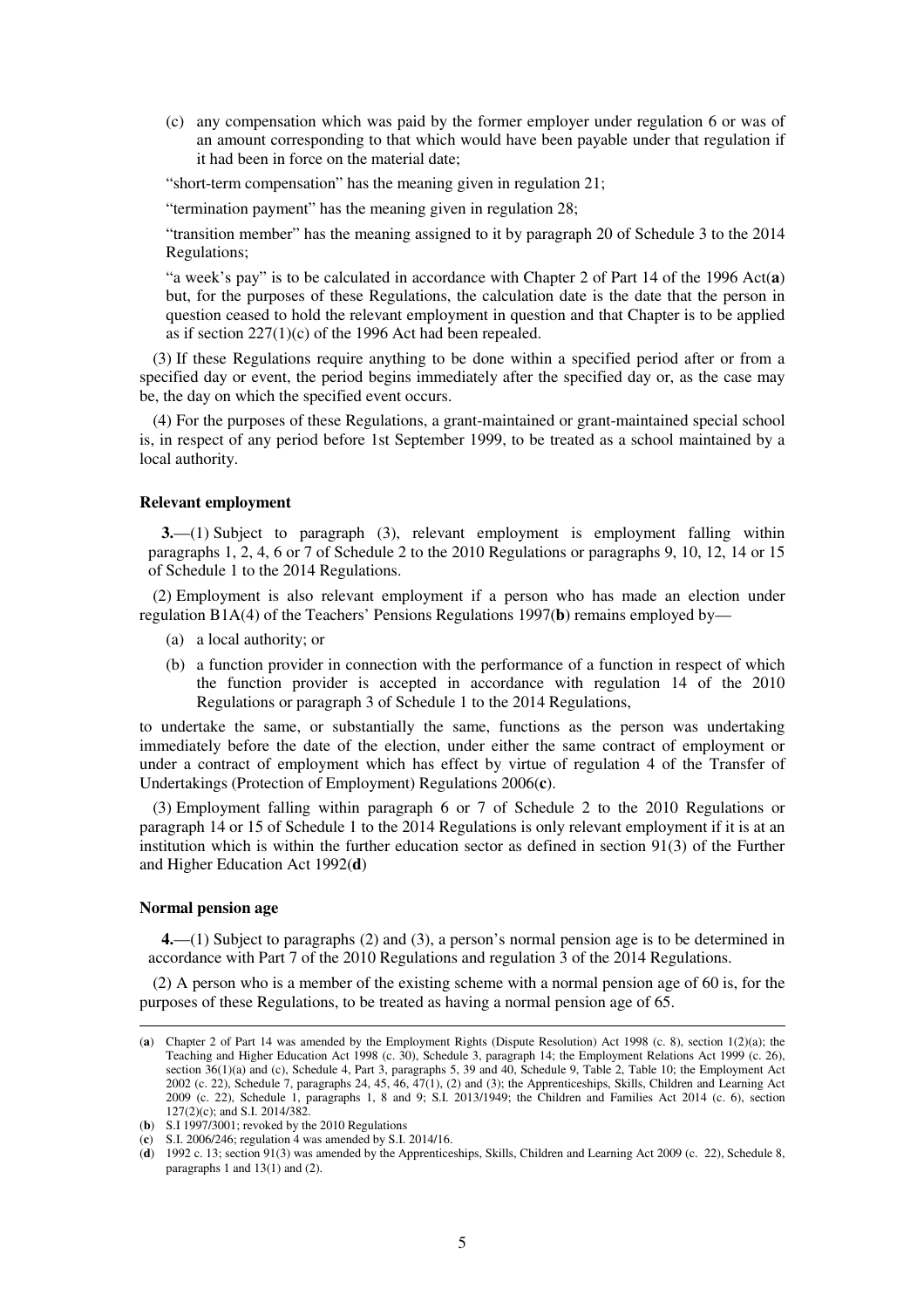(3) The normal pension age of a transition member is—

- (i) in relation to reckonable service under the existing scheme which is taken into account in calculating mandatory compensation under Part 4, 65;
- (ii) in relation to accrued pension under the 2015 scheme which is taken into account in calculating mandatory compensation under Part 4 or discretionary compensation under Part 5, the state pension age.

(4) A person who attains normal pension age in relation to the existing scheme but has not attained normal pension age in relation to the 2015 scheme is eligible to receive benefits under the existing scheme which are payable by reason of the person having attained normal pension age under that scheme and benefits under the 2015 scheme which are payable by reason of the person not having attained normal pension age under that scheme.

## PART<sub>2</sub>

### Discretionary Compensation for Redundancy

#### **Application of this Part**

**5.** This Part applies to any person (P) who has become entitled to a redundancy payment under Part 11 of the 1996 Act in consequence of P having ceased to be employed in relevant employment.

#### **Discretionary compensation for redundancy**

**6.** The appropriate person may pay to a person to whom this Part applies compensation which does not exceed the difference between—

- (a) the redundancy payment to which the person is entitled under Part 11 of the 1996 Act; and
- (b) the redundancy payment to which the person would have been so entitled if section  $227(1)(c)$  of the 1996 Act had been repealed.

## PART 3

### Discretionary Compensation for Termination

#### **Application of this Part**

**7.** This Part applies to any person (P) who has ceased on or after 1st April 1997 to be employed in relevant employment by reason of P's redundancy or in the interests of the efficient discharge of P's employer's functions.

#### **Discretionary compensation for termination**

**8.** Subject to section 37(1) to (3) of the 2002 Act(**a**) the appropriate person may pay to a person to whom this Part applies compensation which does not exceed A-B where—

A is a sum equivalent to 104 weeks' pay;

B is the aggregate of—

<u>.</u>

(a) any redundancy payment to which the person is entitled under Part 11 of the 1996 Act; and

<sup>(</sup>**a**) Section 37(1), (2) and (3) was amended by S.I. 2010/1158.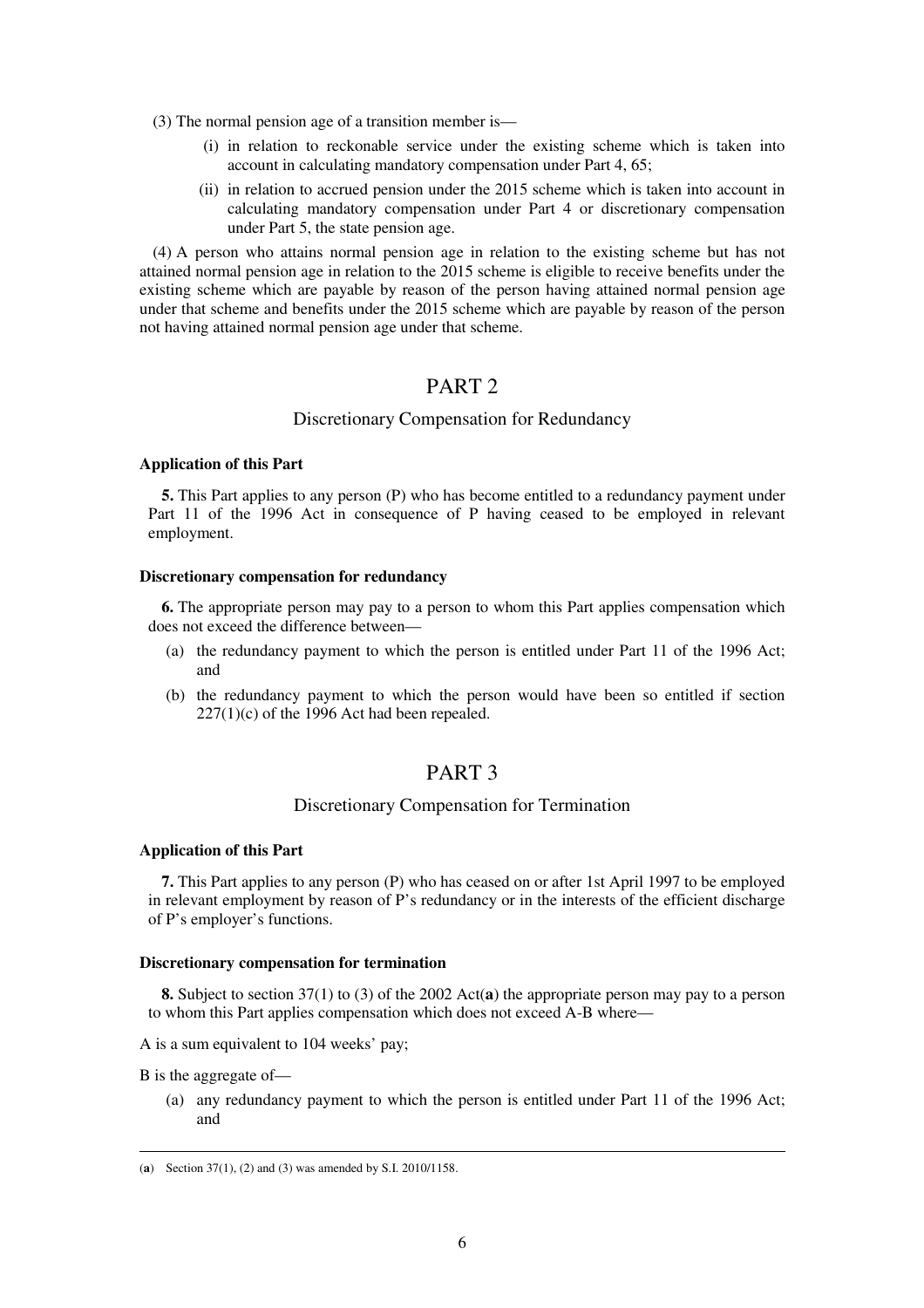(b) any compensation which is paid to the person under Part 2.

## PART 4

### Mandatory Compensation for Premature Retirement

#### **Entitlement to mandatory compensation**

**9.**—(1) A person to whom paragraphs (3) and (5) or paragraphs (4) and (5) apply is eligible for annual compensation under these Regulations.

(2) A person to whom paragraph (3) and regulation 62(6) of the 2010 Regulations apply is eligible for lump sum compensation under these Regulations.

(3) This paragraph applies to a person (P) if—

- (a) P ceases to be in pensionable or excluded employment because P's employment is terminated by reason of P's redundancy or in the interests of the efficient discharge of P's employer's functions;
- (b) P has attained normal minimum pension age on or before the date that P falls within subparagraph (a);
- (c) P's employer gives written notice to the scheme manager that—
	- (i) P's employment was terminated by reason of P's redundancy or in the interests of the efficient discharge of the employer's functions; and
	- (ii) P's employer agrees that a premature retirement pension should become payable;
- (d) P has not received or is not to receive compensation under Part 3 as a result of the termination of the employment; and
- (e) P either—
	- (i) makes an application under regulation 107 of the 2010 Regulations for retirement benefits on the basis that P satisfies the requirements of this paragraph and that no Case in Schedule 7 to the 2010 Regulations other than Case A applies to P's reckonable service; or
	- (ii) is entitled to payment of a premature retirement pension under regulation 101 of the 2014 Regulations.
- (4) This paragraph applies to a person  $(P)$  if—
	- (a) P has attained normal minimum pension age and—
		- (i) if P is a member of the existing scheme, has not attained the age of 65;
		- (ii) if P is a transition member or a member of the 2015 scheme, has not attained normal pension age;
	- (b) P is qualified or re-qualified for retirement benefits within the meaning of—
		- (i) regulation 54 of the 2010 Regulations; or
		- (ii) regulation 82 or 83 of the 2014 Regulations;
	- (c) P's pensionable service in relation to an employment is terminated by reason of P's redundancy or in the interests of the efficient discharge of the functions of P's employer;
	- (d) P's employer gives written notice to the scheme manager that—
		- (i) P's pensionable service was terminated by reason of P's redundancy or in the interests of the efficient discharge of the employer's functions; and
		- (ii) the employer agrees that a premature retirement pension should become payable to P;
	- (e) P has not received and is not to receive compensation under Part 3 as a result of P's pensionable service being terminated;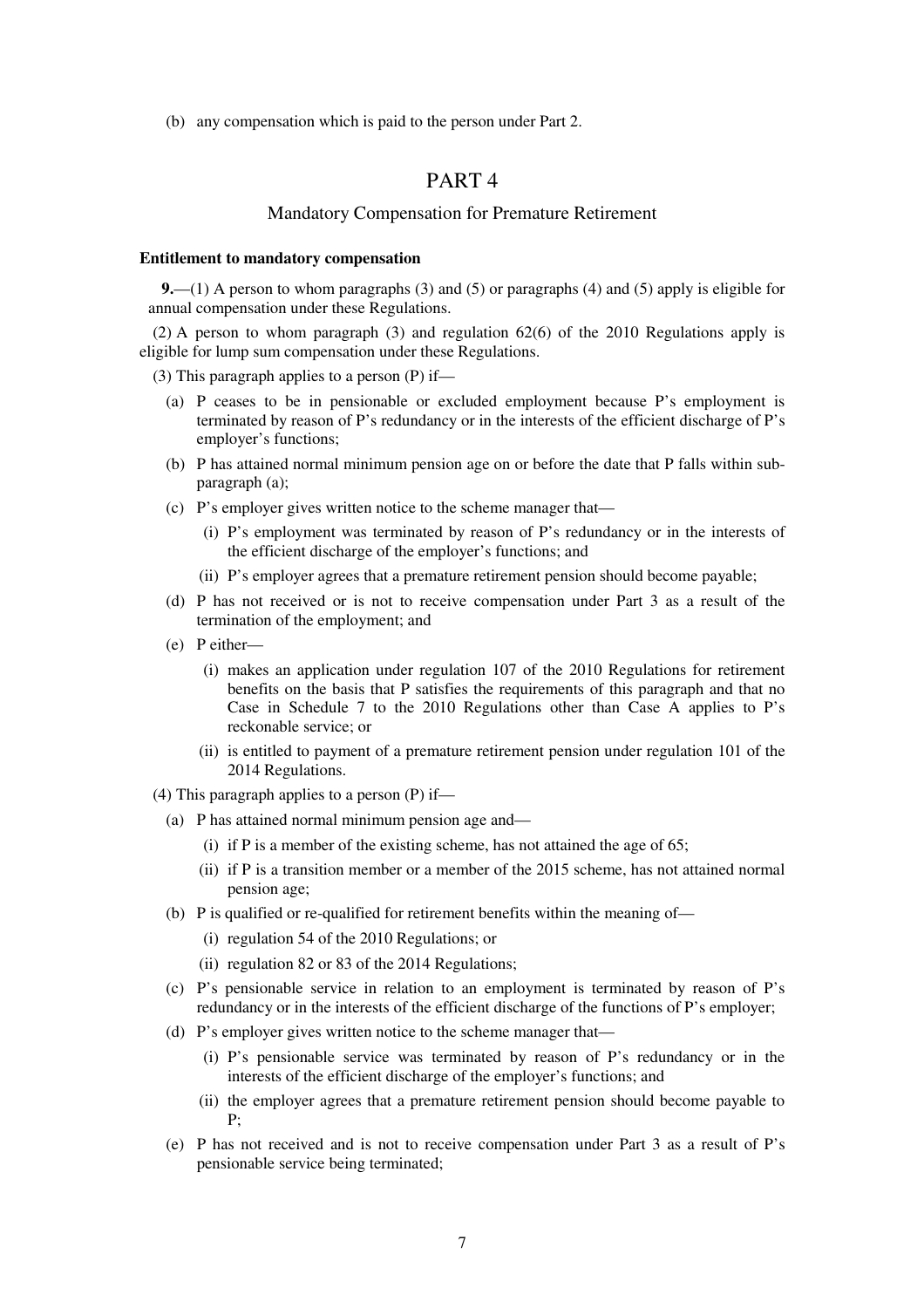- (f) P has left all eligible employment;
- (g) P has applied under regulation 162 of the 2014 Regulations for payment of a premature retirement pension; and
- (h) P has not applied under that regulation for payment of any other retirement pension.
- (5) This paragraph applies to a person to whom—
	- (i) paragraph  $(6)$  or  $(7)$  of regulation 61 of the 2010 Regulations applies;
	- (ii) regulation 96 or 102 of the 2014 Regulations applies.

(6) A transition member who is eligible for annual compensation in respect of pension accrued in the 2015 scheme is also eligible for annual compensation in respect of pension accrued in the existing scheme.

#### **Calculation of annual compensation**

**10.**—(1) Subject to paragraph 2, a person (P)'s rate of annual compensation under regulation  $9(1)$  is —

- (a) if P was accruing pensionable service under the 2010 Regulations immediately before the termination of P's employment, the difference between—
	- (i) the annual rate of P's retirement pension calculated in accordance with regulation 61(5) of the 2010 Regulations or, if higher, the annual rate calculated in accordance with regulation 70(2) of those Regulations; and
	- (ii) the annual rate of P's retirement pension calculated in accordance with regulation 61(6) or (7) of those Regulations, whichever is applicable;
- (b) if P was accruing pensionable service under the 2014 Regulations immediately before the termination of P's employment, the total amount of any standard reduction and actuarial adjustment to which the annual rate of P's retirement pension is subject in accordance with regulation 102(b) of the 2014 Regulations.

(2) If a person (P) in receipt of annual compensation under regulation 9(1) attains state pension age and the annual rate of P's retirement pension under the 2010 Regulations is increased by virtue of regulation 120 of those regulations then from the date on which P attained state pension age P's annual compensation under paragraph (1) is to be reduced by the difference between—

- (a) the annual rate of P's retirement pension calculated subject to regulation 120 of the 2010 Regulations; and
- (b) the annual rate of P's retirement pension calculated without reference to that regulation.

#### **Calculation of lump sum compensation**

**11.** The lump sum compensation payable to a person under regulation 9(2) is the amount of any reduction made under regulation 62(6) of the 2010 Regulations to the person's retirement lump sum.

#### **Further death grants**

**12.**—(1) This regulation applies if a death grant is payable under regulation 87 of the 2010 Regulations or regulation 141 of the 2014 Regulations, whether or not such a grant is paid.

(2) If this regulation applies the compensating authority may pay a further death grant of A-B where—

A is 5 times the rate of annual compensation payable under regulation  $10(1)$  at the date of the member's death;

B is the amount of compensation paid to the person since the compensation became payable.

(3) If regulation 31 applies any amount by which the annual rate of compensation is reduced under that regulation is treated as being payable for the purposes of the calculation in paragraph (2).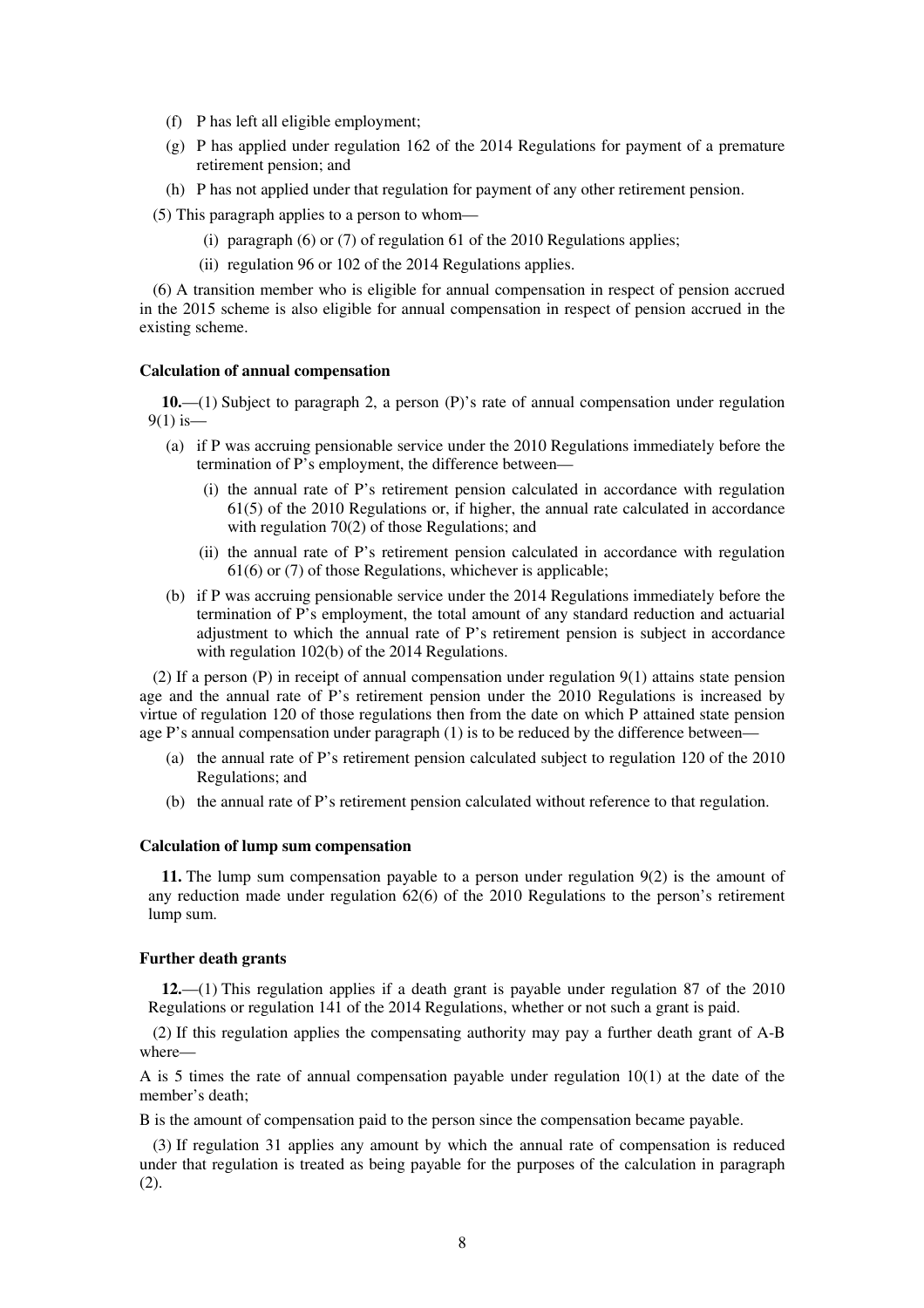#### **Entitlement to short-term family benefits**

- **13.**—(1) This regulation applies if—
- (a) the amount of a person's pension at the short-term rate payable under regulation 95 or 98 of the 2010 Regulations is reduced by the combined effect of—
	- (i) regulation  $61(6)$  or  $(7)$ ; and
	- (ii) regulation  $95(2)(d)$  or  $98(3)(d)$
	- of the 2010 Regulations;
- (b) the amount of a person's pension at the short-term rate payable under regulation 143 or 150 of the 2014 Regulations is reduced by the combined effect of—
	- (i) regulation 96 or 102; and
	- (ii) regulation  $143(2)(b)$  or  $150(2)(b)$
	- of the 2014 Regulations.

(2) If this regulation applies the person to whom a pension is payable at the short-term rate is eligible for compensation, for each month during which the short-term compensation is payable, which is equal to the amount by which the short-term pension is reduced for that month.

## PART 5

### Discretionary Compensation for Premature Retirement

#### **Application of this Part**

**14.**—(1) This Part applies to eligible teachers.

- (2) An eligible teacher is a person (P)—
	- (a) to whom Part 4 applies, or would apply but for the fact that the member is a protected member;
	- (b) who immediately before the material date was employed in relevant employment whether or not in a single post and, if in more than one post, had left all such posts on the material date; and
	- (c) in relation to whom the conditions in paragraph (3) are satisfied.

(3) The conditions are that—

- (a) retirement benefits have not become payable to P by virtue of Case C applying to P's reckonable service, and P has not applied for an ill-health pension or a total incapacity pension under regulation 162 of the 2014 Regulations;
- (b) there is no entitlement for P's case to be considered or further considered for the payment of long-term or retirement compensation under the Colleges of Education (Compensation) Regulations 1975(**a**) (whether or not by way of review under regulation 32 of those Regulations) in respect of the termination of employment;
- (c) P has not received, and is not entitled to receive, a payment under section  $37(1)$  to (3) of the 2002 Act.

#### **Interpretation of this Part**

<u>.</u>

**15.**—(1) In this part, "notional annual compensation rate" means the rate at which annual compensation would have been payable under regulation 19(1) immediately before the recipient's death if there had been left out of account any reduction under regulation 27(4)(b), 28, 30 or 31.

<sup>(</sup>**a**) S.I 1975/1092; amended by S.I. 1981/1088.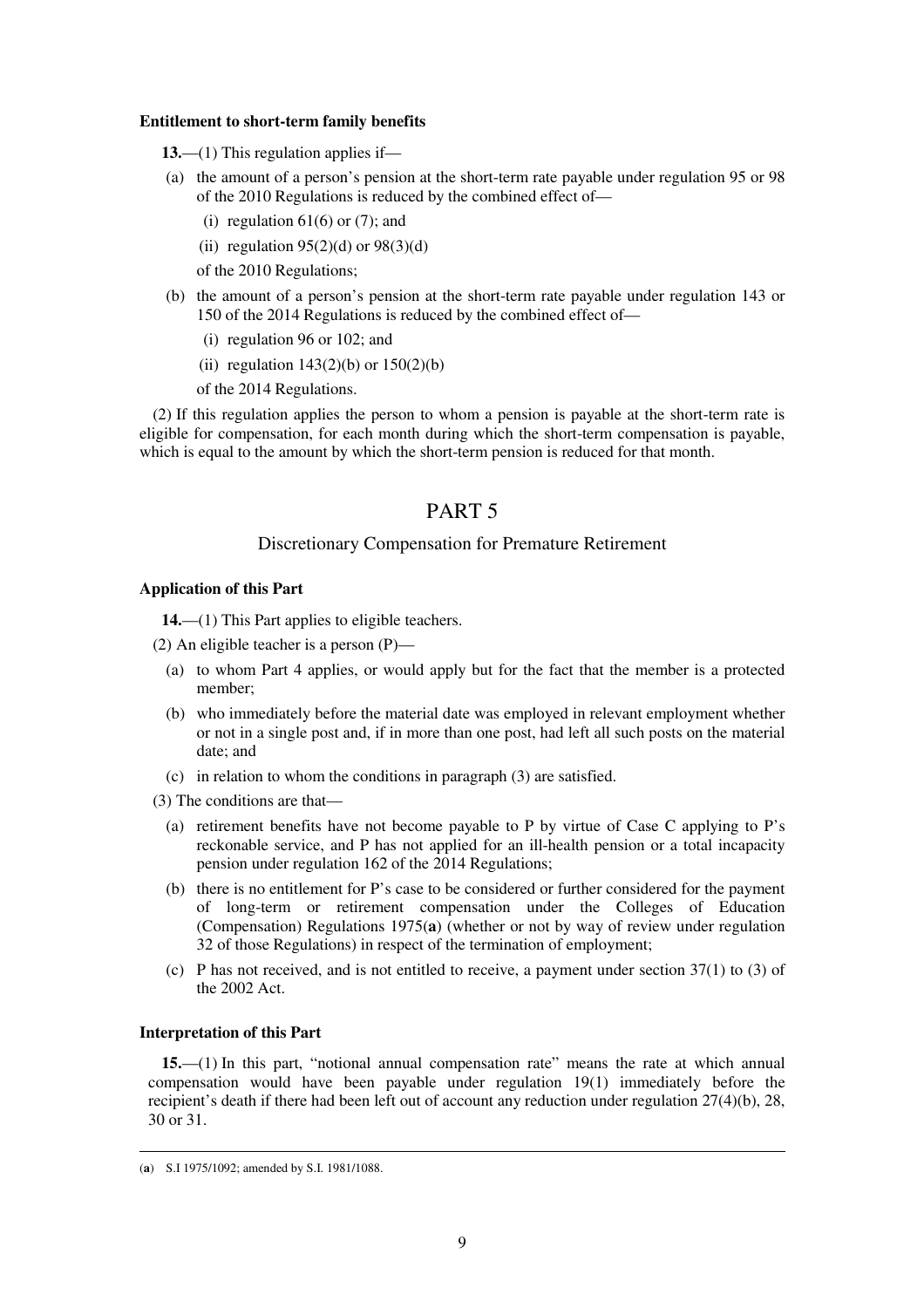(2) For the purposes of paragraph (1), if the deceased died in new employment which was pensionable employment the deceased is to be taken to have ceased to be in that employment immediately before death.

#### **Adjustments**

**16.** Adjustments to compensation payable under this Part may be made under Part 6.

#### **Discretion to credit an additional period of service**

**17.**—(1) The deciding authority may credit an eligible teacher, including an eligible teacher who has since died, ("a credited teacher") with a period of service ("the credited period").

(2) Schedule 1 makes provision for a deduction to be made from the credited period in the circumstances set out in paragraph 1 of that Schedule.

(3) The credited period is not to exceed the shortest of—

- (a) the period beginning on the day following the material date and ending on the date the member attains normal pension age less, if paragraph 1 of Schedule 1 applies, any period required by paragraph 2 to be deducted;
- (b) the length of effective service;
- (c) 10 years.

(4) Any credit by the deciding authority must be within 6 months after the material date.

(5) Effective service is the sum of—

- (a) any period or periods which the member is entitled to count as reckonable service under the 2010 Regulations or pensionable service under the 2014 Regulations; and
- (b) if the member's employment was not pensionable service, any period which the member would have been entitled so to count if it had been.

### **Entitlement of credited teacher to compensation**

**18.**—(1) A credited teacher is eligible for annual compensation.

(2) A credited teacher who is eligible for lump sum compensation under regulation 9(2) is eligible for lump sum compensation under this Part.

#### **Calculation of annual compensation**

**19.**—(1) Subject to regulations 27 and 28, the rate of annual compensation payable to a member of the existing scheme is calculated in accordance with the formula—

```
A \times B /C
```
where A is the member's period of credited service, B is the member's average salary and C is the accrual rate used to determine the annual rate of the member's premature retirement pension.

(2) Subject to regulations 27 and 28, the rate of annual compensation payable to a member of the 2015 scheme, including a transition member, is calculated in accordance with the formula—

### $D \times E/57$

where D is the member's salary on the material date or, if the member was not a full time employee on the material date, the salary that would have been payable had the member been a full time employee on the material date and E is the period of credited service under regulation 17.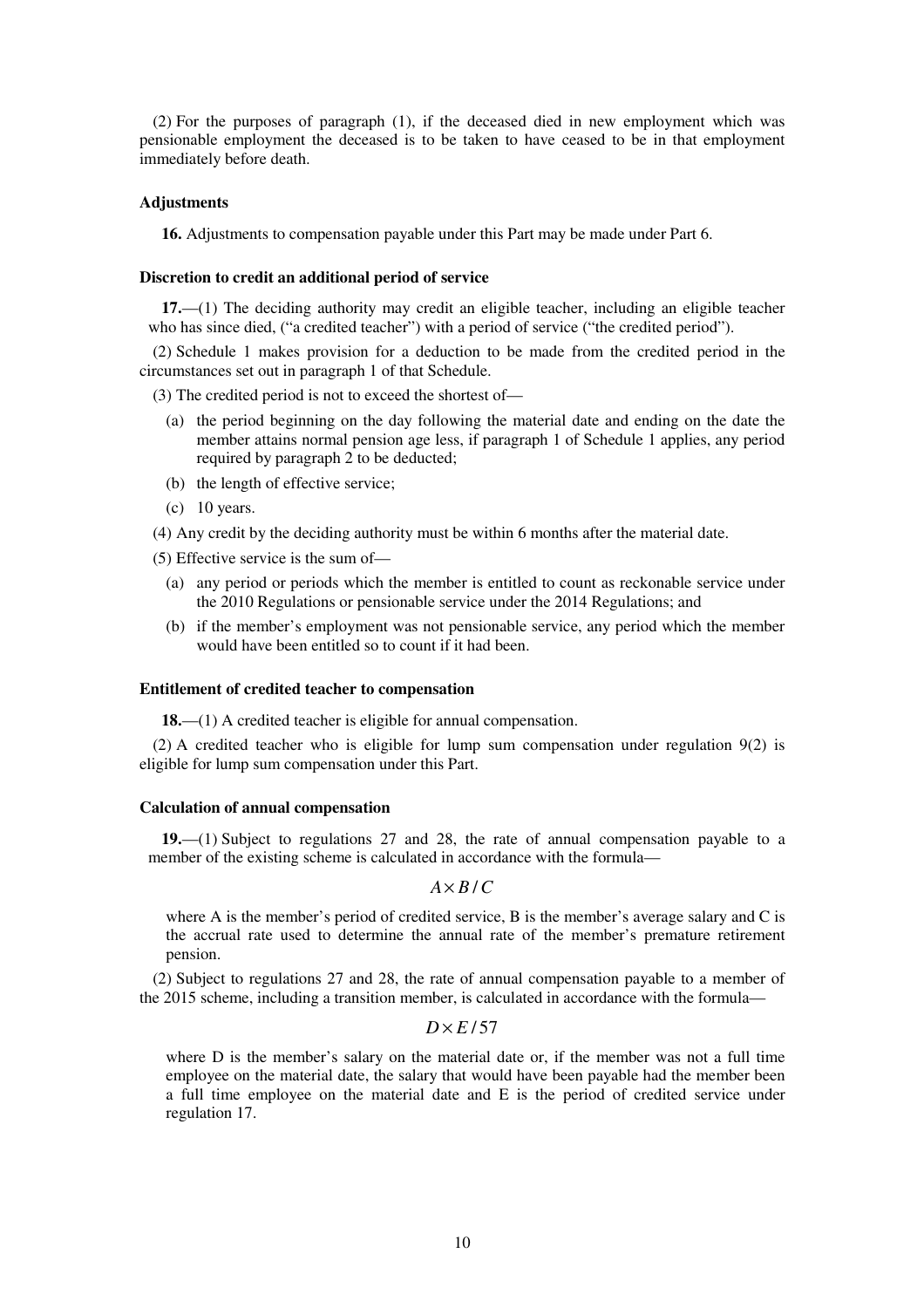#### **Calculation of lump sum compensation**

**20.** Subject to regulations 27 and 28, the amount of lump sum compensation under regulation 18(2) is the difference between—

- (a) the lump sum which would be payable under regulation 62 of the 2010 Regulations if the member's credited service under regulation 17 were added to the member's reckonable service under the 2010 Regulations; and
- (b) the lump sum which would be payable under regulation 62 of the 2010 Regulations if no such addition were made.

#### **Short-term compensation on death**

**21.**—(1) This regulation applies if a credited teacher (C) dies and a pension—

- (a) becomes payable at the short-term rate under regulation 95 or 98 of the 2010 Regulations or regulation 143 or 150 of the 2014 Regulations; or
- (b) would have become so payable but for an election under regulation 9 of the 2010 Regulations or regulation 28 or 31 of the 2014 Regulations.

(2) Subject to regulation 25, compensation ("short-term compensation") is to be paid to or, as the case may be, for the benefit of every person who is or would have been entitled to payment of the short-term pension.

(3) Subject to paragraph (4) and to regulation 29, the rate of the short-term compensation is the rate at which C's annual compensation payable under regulation 19 would have been payable immediately before C's death if any reduction under regulation 28 or 30 had not been made.

(4) If C died in new employment which was pensionable employment, C is for the purposes of paragraph (3) to be taken to have ceased to be in that employment immediately before C's death.

(5) If the rate calculated in accordance with paragraph (3) is less than that of long-term compensation to which there is prospective entitlement under regulation 22, the rate of the shortterm compensation is the same as that of the long-term compensation.

#### **Long-term compensation on death**

**22.** Subject to regulation 25, compensation ("long-term compensation") is to be paid to or, as the case may be, for the benefit of every person who became or would have become entitled to payment of a long-term pension if a credited teacher dies and a pension—

- (a) becomes payable at the long-term rate under regulation 96 or 99 of the 2010 Regulations or regulation 144 or 151 of the 2014 Regulations; or
- (b) would have become so payable but for an election under regulation 9 of the 2010 Regulations or regulation 28 or 31 of the 2014 Regulations.

#### **Adult Compensation**

**23.** Subject to regulation 29, the rate of the long-term compensation payable to a person (P) who is not a child ("adult compensation") is—

- (a) if P is a member of the existing scheme with a normal pension age of 60, one half of the notional annual compensation rate;
- (b) if P is a member of the existing scheme with a normal pension age of 65, 1/160 of MxN, where

M is P's average salary;

N is P's family benefit service;

(c) if P is a transition member or a member of the 2015 scheme, 37.5% of P's annual pension.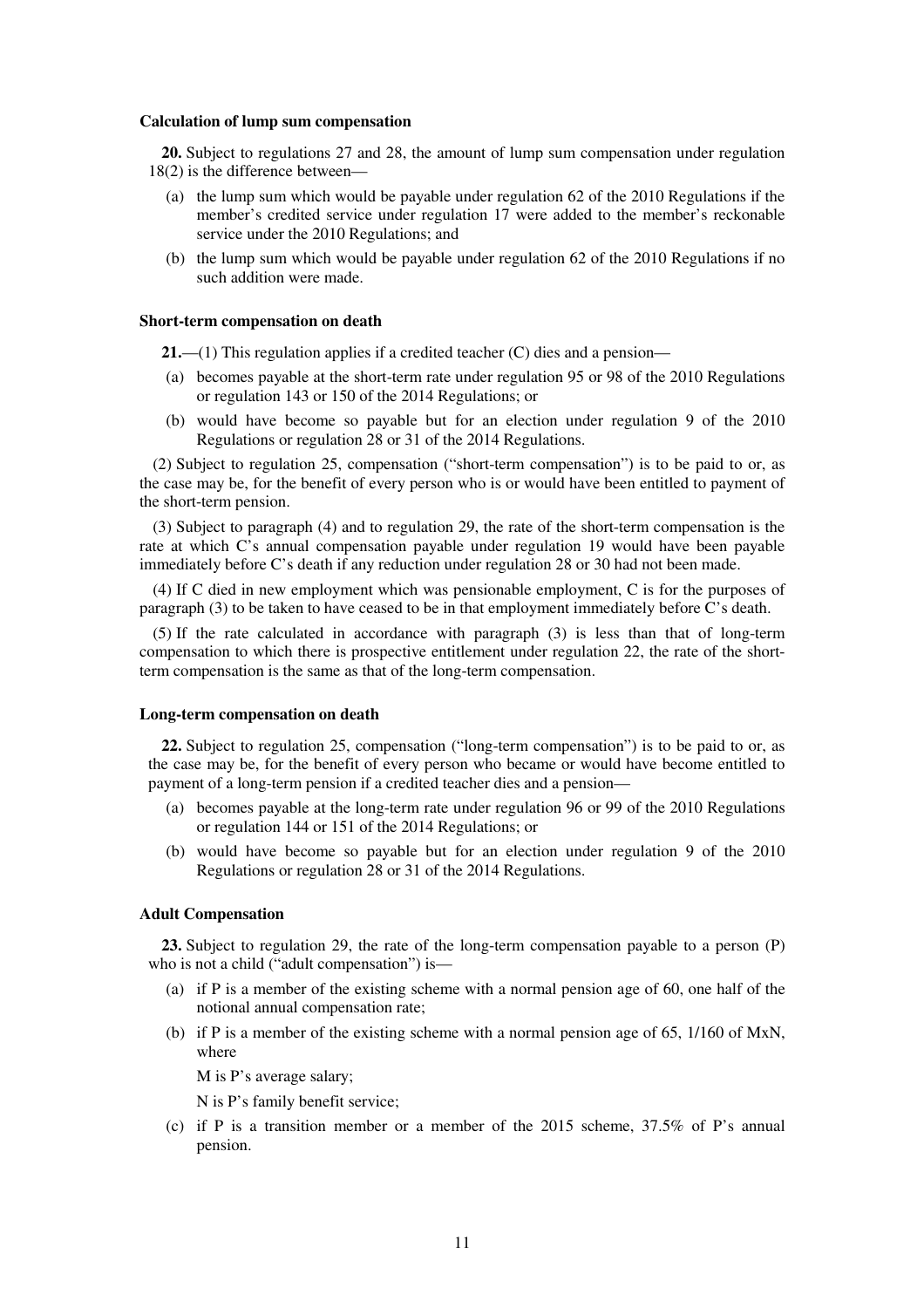#### **Child compensation**

**24.**—(1) Subject to regulation 29, the rate of long-term compensation payable to or for the benefit of a child or children while adult compensation is payable is—

- (a) one quarter of the notional annual compensation rate if compensation is payable to one child;
- (b) one half of the notional annual compensation rate if compensation is payable to two or more children.

(2) Subject to regulation 29, the rate of long-term compensation payable to or for the benefit of a child or children if adult compensation did not become payable, or ceased to be payable, is—

- (a) one third of the notional annual compensation rate if compensation is payable to one child;
- (b) two thirds of the notional annual compensation rate if compensation is payable to two or more children.

#### **Duration of compensation on death**

**25.**—(1) Subject to paragraph (3), a person's short-term compensation is payable from the day after that of the death, and the duration of the short-term compensation payable is to be ascertained from the table below.

#### **Table**

| Category | Person entitled to short-term Duration<br>compensation                            | of<br>(months) | compensation |
|----------|-----------------------------------------------------------------------------------|----------------|--------------|
|          | Spouse, civil partner,<br>surviving nominated partner or<br>nominated beneficiary |                |              |
|          | One child or more and adult<br>compensation is payable.                           |                |              |
| 3        | One child or more and no adult<br>compensation is payable                         |                |              |

In the table above "adult compensation" means short-term compensation payable to a spouse, civil partner, surviving nominated partner or nominated beneficiary.

(2) Subject to paragraph (3), a person's long-term compensation is payable for life—

- (a) from the day following that on which the person's short-term compensation ceases to be payable; or
- (b) if no short-term compensation was payable, from the day after that of the death.

(3) Short-term or long-term compensation payable to or for the benefit of a child ceases to be payable when the child ceases to be an eligible child.

## PART 6

### Adjustments

#### **Application of this Part**

**26.** This Part applies to eligible teachers.

#### **Redundancy payments**

**27.**—(1) This regulation applies to a credited teacher (C) where—

(a) C's credited period exceeds 6 2/3rds years; and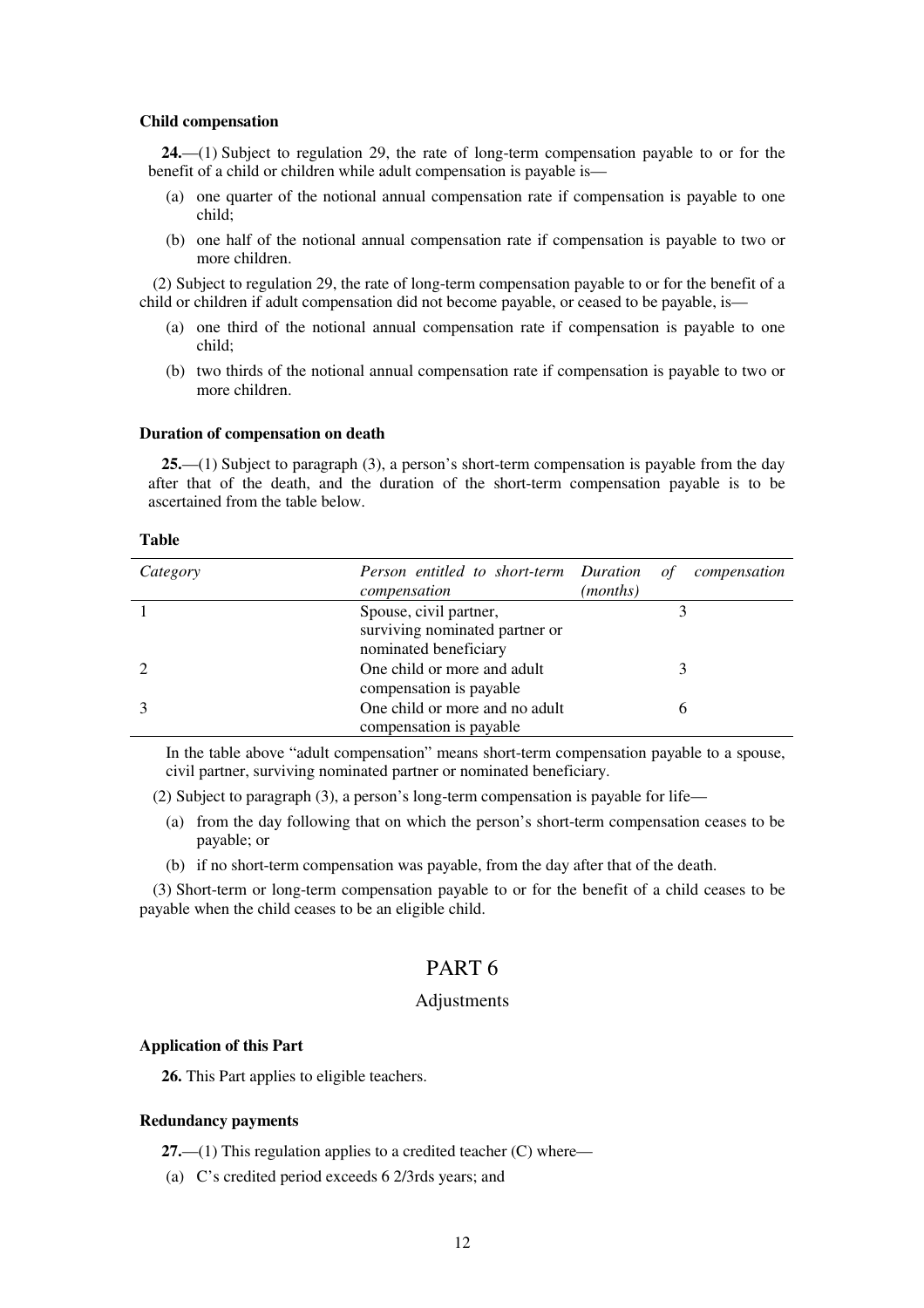(b) C has received, or is to receive, compensation under regulation 6 in respect of the cessation of C's former employment.

(2) If C's lump sum compensation payable under regulation 20 would exceed the relevant amount, it is to be reduced by the relevant amount.

(3) If C's lump sum compensation payable under regulation 20 would equal the relevant amount, it is not to be paid.

(4) If C's lump sum compensation payable under regulation 20 would be less than the relevant amount—

- (a) it is not to be paid; and
- (b) the rate of C's annual compensation payable under regulation 19 is to be determined by the scheme manager on advice from the scheme actuary.
- (5) The relevant amount is—

$$
(3 \times A/10) \times B
$$

where—

A is the amount of the redundancy payment;

B is the length of time, expressed in years and any fraction of a year, by which the credited period exceeds 6 2/3rds years.

#### **Termination payments**

**28.**—(1) This regulation applies to a credited teacher (C) who receives a termination payment.

(2) A termination payment is the aggregate of any lump sum payments made to C by C's former employer which—

- (a) are made in consequence of, or as compensation for, the loss of C's former employment;
- (b) are made in pursuance of any contract or arrangement or any provision contained in, or made under, any enactment, whenever made or enacted;
- (c) are not made by way of an excepted payment.

(3) The excepted payments are—

- (a) a redundancy payment in respect of the cessation of C's former employment;
- (b) so much of any payment in lieu of notice of termination of that employment as does not exceed the remuneration which C would, but for its termination, have received for the three months following the material date;
- (c) compensation paid under regulation 8, 10, 11, 19 or 20.

(4) If C's lump sum compensation under regulation 20 would exceed the termination payment, it is to be reduced by the amount of the termination payment.

(5) If C's lump sum compensation under regulation 20 would be equal to the termination payment, it is not to be paid.

(6) If C's lump sum compensation under regulation 20 would be less than the termination payment—

(a) it is not to be paid; and

(b) C's annual compensation under regulation 19 is to be reduced by the difference.

(7) C's annual compensation under regulation 19 is to be reduced by the amount of the termination payment if—

- (a) by reason of regulation 27(3) or (4) no lump sum compensation is payable under regulation 20; or
- (b) lump sum compensation was paid under regulation 20 before the termination payment became payable.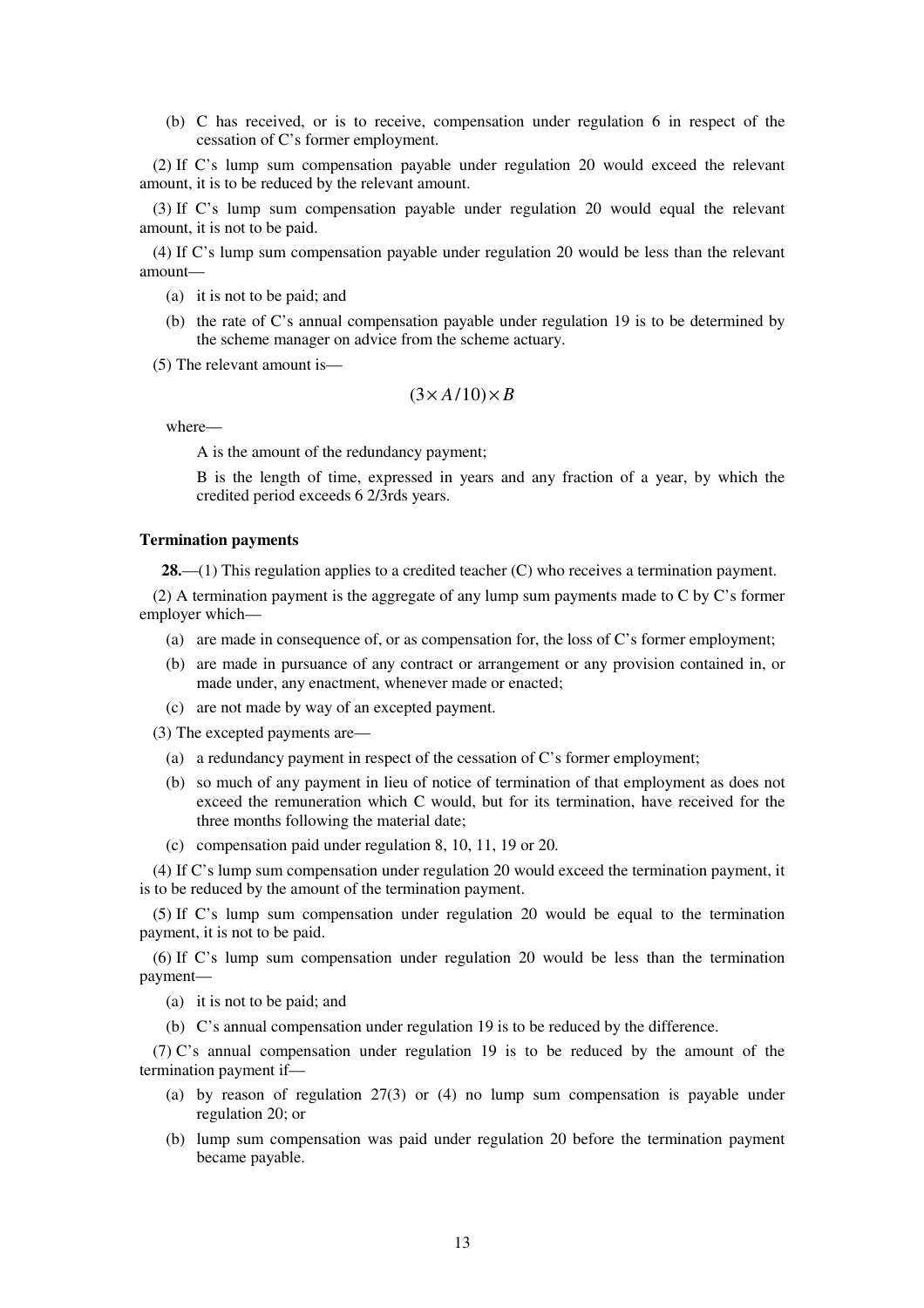(8) The reduction under paragraph (6)(b) in annual compensation payable under regulation 19 is a reduction in the total amount payable, and accordingly payment is to be suspended until the full reduction has been achieved

#### **Periodic payments**

**29.**—(1) This regulation applies if—

- (a) relevant periodic payments are payable to a credited teacher or to a person to whom compensation is payable under regulation 21 or 22; and
- (b) the material date is later than 31st August 1985.

(2) Relevant periodic payments are payments made by the credited teacher's former employer which—

- (a) are in respect neither of a lump sum nor of a return of contributions;
- (b) are made as mentioned in regulation 28(2); and
- (c) are not made under regulation 13.

(3) If the relevant periodic payments in respect of any period equal or exceed the annual or other compensation that would be payable in respect of that period, excluding any compensation paid under regulation 9 or 13, the compensation is not to be paid.

(4) If the relevant periodic payments in respect of any period are less than the compensation referred to in paragraph (3), that compensation is to be reduced by the amount of those payments.

#### **Cessation of discretionary annual compensation during new employment**

**30.**—(1) If a credited teacher (C) enters further employment, compensation payable under regulation 18(1) is to be reduced in accordance with this regulation.

(2) The reduction mentioned in paragraph (1) is to be made if the result of the calculation in paragraph (3) exceeds F, where F is the total, in years and any fraction of a year, of C's reckonable service assuming that C had remained in the former employment until, being an existing scheme member, C attained the age of 65 or, being a 2015 scheme member, C attained normal pension age.

(3) The calculation is as follows—

$$
A+B+(C-D)+E
$$

where—

A is C's effective service;

B is the period, in years and any fraction of a year, between the material date and the later of the date of completion of the further employment and the date C, being an existing scheme member, attains the age of 65 or, being a 2015 scheme member, attains normal pension age;

C is the credited period;

D is the total period in respect of which any previous reductions were made to compensation payable under regulation 31(1) as a result of C entering further employment;

E is the total, in years and any fraction of a year, of any additional periods of service credited to C in respect of termination or redundancy under the provisions referred to in paragraph 1 of Schedule 2.

(4) The reduction mentioned in paragraph (1) is to be calculated in accordance with the following formula—

$$
G \times ((H \times J)/80)
$$

where—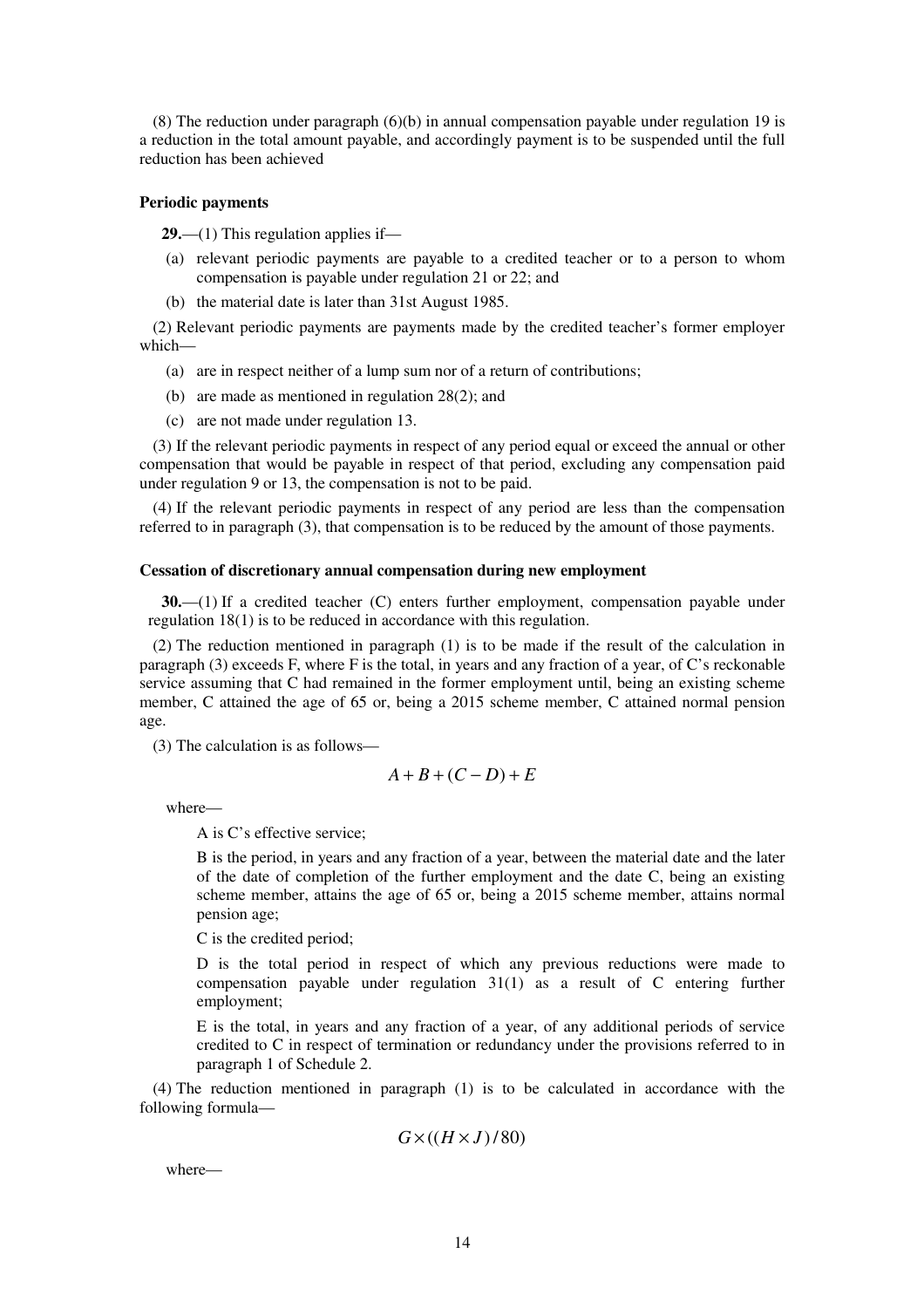G is the period, in years and any fraction of a year, by which the result of the calculation in paragraph (3) exceeds F;

H is the shorter of B and C-D;

J is the lower of C's average salary in the former employment and the figure produced by applying the formula  $K - (K \times L)/(L + 100)$  where K is C's average salary in the new employment and L is the PIA index adjustment.

## PART 7

### Abatement

#### **Abatement of annual compensation during further employment**

**31.**—(1) This regulation applies if the amount of retirement pension paid to a person (P) is reduced under regulations 64A and 64B of the 2010 Regulations.

(2) If this regulation applies—

- (a) and by virtue of sub-paragraph  $(1)(a)$  or  $(2)(a)$  of regulation 64B of the 2010 Regulations no retirement pension is paid during a tax year, no compensation is to be paid under regulation 10 or 19 in that tax year;
- (b) and in any other case the compensation to which P is entitled under regulation 10 and the compensation to which P is entitled under regulation 19 in any tax year is each to be reduced if necessary so as to secure that the total compensation paid under regulation 10 and 19 during that tax year does not exceed Ax(R/S) where—

A has the same meaning as in regulation 64B of the 2010 Regulations;

R is the full annual rate of P's compensation under regulation 10 during the tax year in question;

S is the total, for the tax year in question, of—

- (i) the full annual rate of P's retirement pension including, in the case of a transition member, any pension under the 2014 Regulations;
- (ii) the full annual rate of compensation payable under regulation 10; and
- (iii) the full annual rate of all compensation payable under regulation 19.

(3) If compensation under regulations 10 and 19 falls to be reduced under paragraph (2)(b) in any tax year—

- (a) the compensating authority is to pay the compensation under each regulation in accordance with regulation 41—
	- (i) at the rate which is appropriate without taking account of the reduction;
	- (ii) until the amount to which the compensation is to be reduced, on the assumption that P will remain in employment at the same salary for the rest of the tax year, has been paid; and
- (b) no further payment is to be made during that tax year.

(4) If there is a change in circumstances which results in a change to any of the conditions for calculating a reduction in annual compensation under paragraph (2) in any tax year, the compensating authority is to recalculate the amount of compensation which is payable in order to secure the result described in paragraph (2).

(5) For the purposes of paragraph (2)—

(a) regulation 64B of the 2010 Regulations is to be construed as if the former employment were pensionable employment;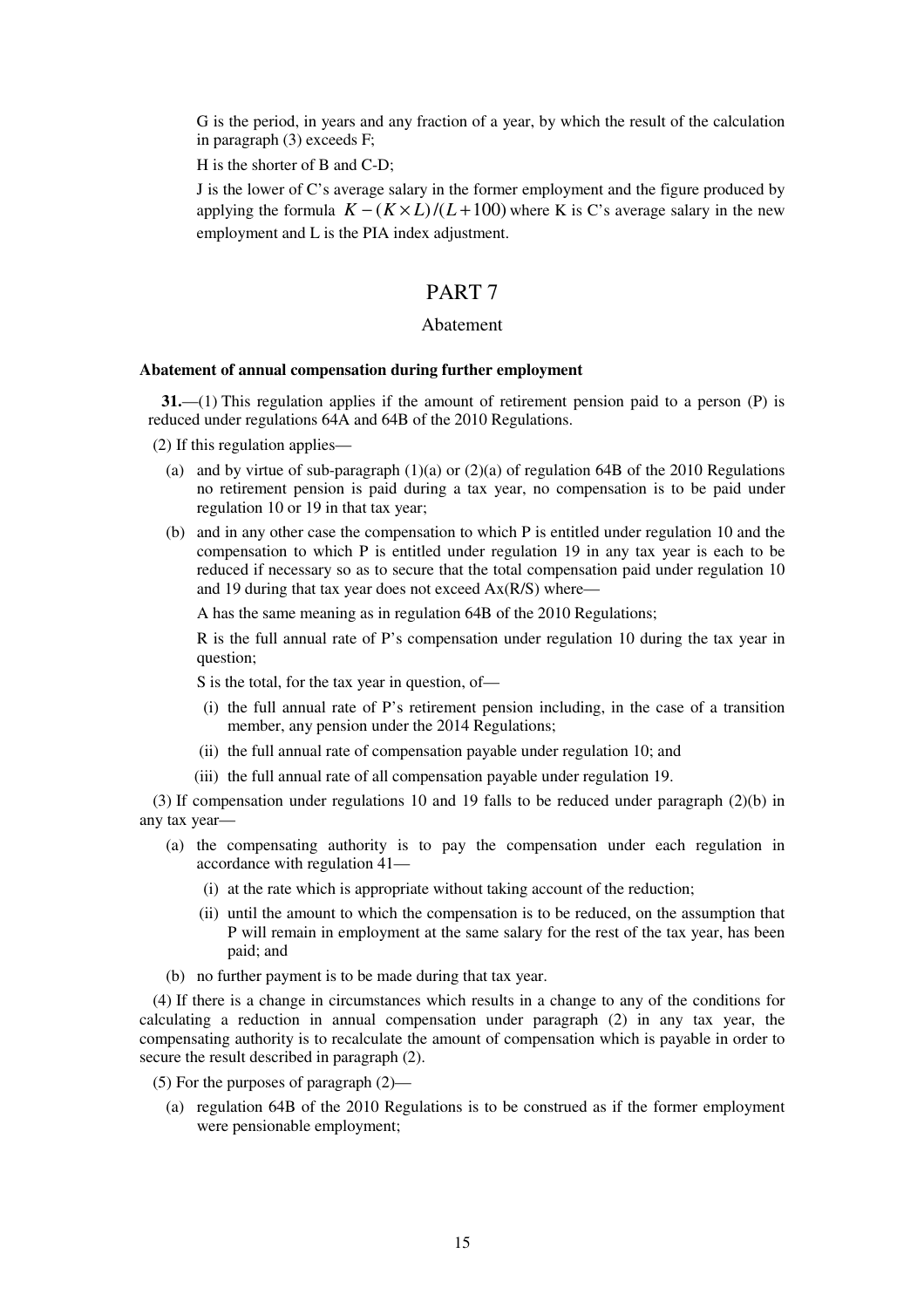(b) if P had more than one entitlement to annual compensation under regulation 19, R comprises the total annual compensation under regulation 19 but each component is to be reduced under paragraph (2)(b) only in the proportion which it bears to the total.

### **Abatement of discretionary annual compensation following termination or redundancy payment**

**32.**—(1) The annual compensation under regulation 19 is to be reduced by the amount of the termination or redundancy payment if—

- (a) lump sum compensation was paid under regulation 20 before a termination payment or a redundancy payment became payable; and—
- (b) either—
	- (i) the termination payment, if paid before the lump sum compensation became payable, would have resulted in the lump sum compensation being reduced or not paid under regulation 28; or
	- (ii) the redundancy payment, if paid before the lump sum compensation became payable, would have resulted in the lump sum compensation being reduced or not paid under regulation 27.

(2) The reduction under paragraph (1) in annual compensation payable under regulation 19 is a reduction in the total amount payable, and accordingly payment is to be suspended until the full reduction has been achieved.

## PART 8

### Miscellaneous

#### **Deciding and compensating authorities**

**33.**—(1) Schedule 2 makes provision concerning the deciding authority and the compensating authority.

(2) The deciding authority is determined from the first and second columns of the table in Schedule 2.

(3) The compensating authority is determined from the first and third columns of the table in Schedule 2.

#### **Categories of employment**

<u>.</u>

**34.** For the purposes of regulation 33—

(1) Category A comprises relevant employment at a single school or institution maintained by a local authority which for the time being had a delegated budget as defined in section 139(5) of the Education Reform Act 1988(**a**) or section 49(7) of the 1998 Act.

(2) Category B comprises relevant employment at a school or institution maintained by a local authority which did not have a delegated budget, relevant employment by a local authority otherwise than at a school or institution and relevant employment at a maintained school or institution with a delegated budget which was concurrent with employment of either of those kinds or with relevant employment at another school or institution.

(3) Category C comprises relevant employment at an institution in respect of which the Secretary of State has entered into an Academy arrangement as defined in section 1 of the Academies Act 2010(**b**).

<sup>(</sup>**a**) 1988 c. 40; section 139 was repealed by the Further and Higher Education Act 1992 (c.13), section 85(1).

<sup>(</sup>**b**) 2010 c. 32; section 1 was amended by the Education Act 2011 (c. 21), section 53, and the Children and Families Act 2014 (c. 6), Schedule 3, Part 2, paragraph 95.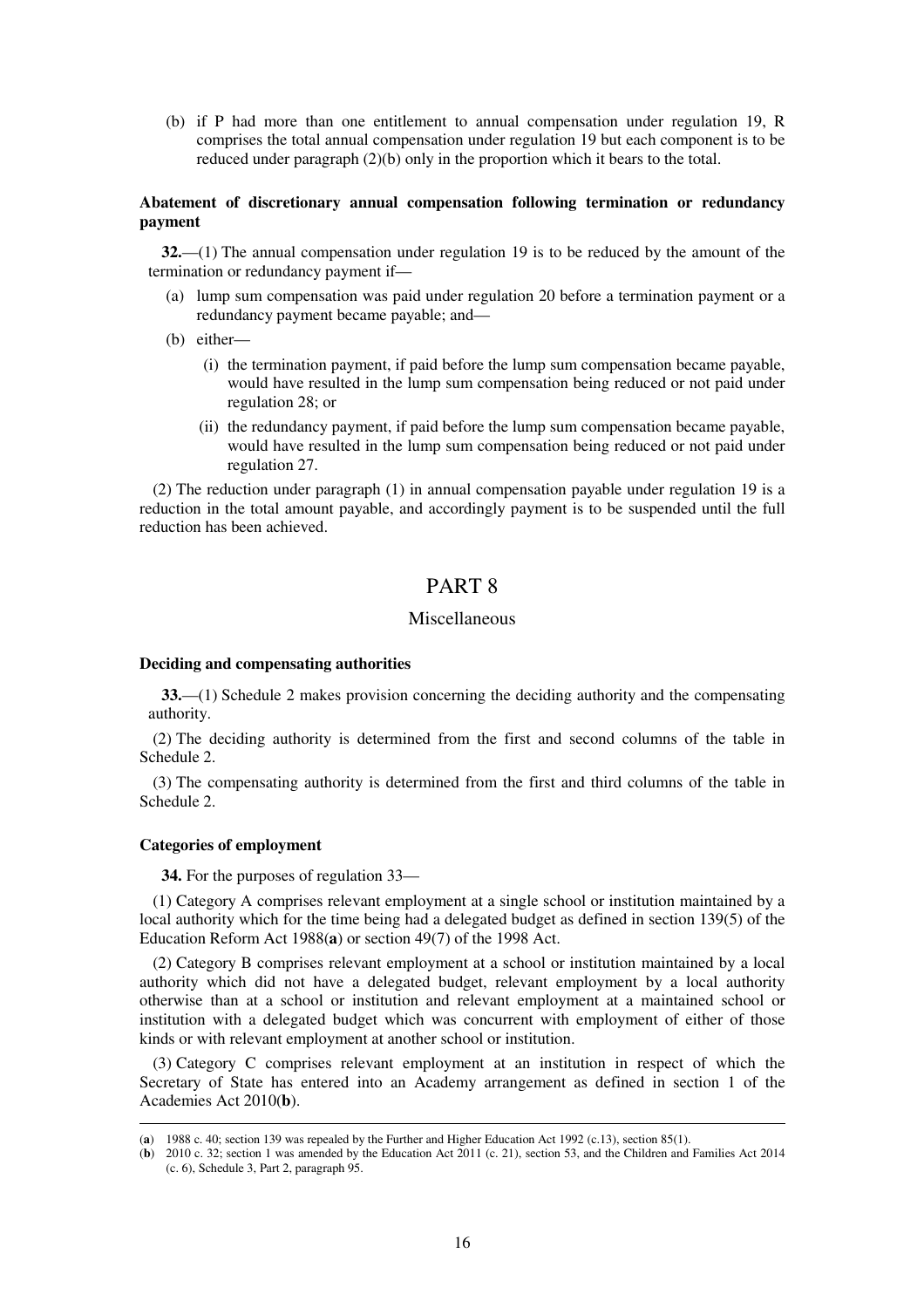(4) Category D comprises relevant employment as a teacher by a function provider in connection with the performance of a function in respect of which the function provider is accepted in accordance with regulation 14 of the 2010 Regulations or paragraph 3 of Schedule 1 to the 2014 Regulations.

(5) Category E comprises relevant employment at an institution within the further education sector as defined in section 91(3) of the Further and Higher Education Act 1992.

#### **Liability for compensation**

**35.**—(1) The cost of compensation to which a person is entitled under Parts 4 and 5 is to be met by the compensating authority.

 $(2)$  If—

- (a) the former employer fell within category E; and
- (b) in consequence of any amalgamation, merger or other arrangement the institution becomes part of another (the "successor establishment") and ceases to have a separate governing body

the governing body of the successor establishment becomes the compensating authority.

(3) The Secretary of State becomes the compensating authority if—

- (a) the former employer fell within category E; and
- (b) the institution closes and there is no successor establishment

(4) If the former employment did not fall within any of the categories A to E the compensating authority is—

- (a) the person or body of persons responsible for the management of the institution;
- (b) if the institution has amalgamated or merged with another institution or has closed, the institution with which it has amalgamated or merged or by which it has been succeeded ("the successor establishment");
- (c) if there is no successor establishment, the Secretary of State.

(5) References in paragraphs (2) to (4) above to an institution include references to a successor establishment.

(6) If the former employment fell within category D the function provider is to pay to the Secretary of State on receipt of a written demand a sum equal to the actuarial value of the total compensation payable.

(7) If the former employment did not fall within any of the categories A to E and the compensating authority as determined under paragraph (4) is not the Secretary of State the compensating authority is to pay to the Secretary of State on receipt of a written demand a sum equal to the actuarial value of the total compensation payable.

#### **Arrangements for payout**

**36.**—(1) A compensating authority may—

- (a) pay any compensation under these Regulations for which it is liable; or
- (b) arrange for the compensation to be paid by any suitable person and for its reimbursement by the compensating authority.

(2) Arrangements for reimbursement may provide—

- (a) for the periodical repayment by the compensating authority of amounts paid on its behalf;
- (b) for a single payment by the compensating authority of a sum equal to the actuarial value of the total compensation payable; or
- (c) for the payment of such a sum by not more than five annual instalments.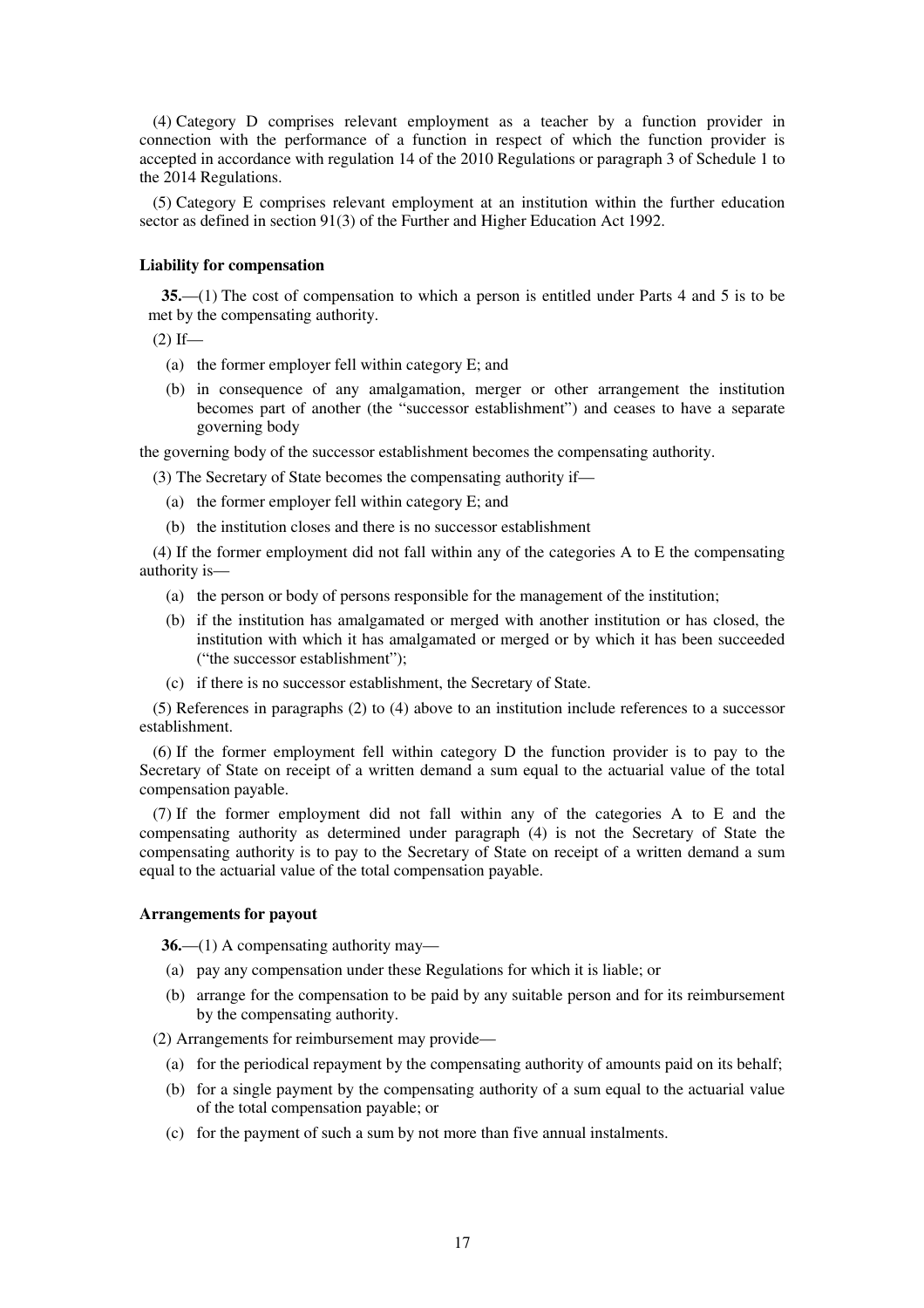#### **Notification**

**37.**—(1) The compensating authority is to give a written notification to every person to whom compensation has become payable or whose compensation is affected as soon as is reasonably practicable after—

- (a) an eligible teacher has been credited with a period of service under regulation 17;
- (b) a credited teacher has died;
- (c) a person becomes eligible for compensation under regulation 9;
- (d) any adjustment has been made under regulation 31 or Part 6.

(2) The notification is to state—

- (a) if paragraph  $(1)(a)$ , (b) or (c) applies, what compensation is payable and how this has been calculated;
- (b) if paragraph (1)(d) applies, what adjustment has been made and how this has been calculated.

#### **Supply of information**

**38.**—(1) A credited teacher or a person eligible for compensation under regulation 9 who enters or leaves new employment is, within one month after doing so, to notify the compensating authority in writing of that fact.

(2) A person to whom compensation is payable must provide the compensating authority with such information, and produce such documents, as the compensating authority may reasonably require for the purposes of its functions under these Regulations.

#### **Payment of compensation**

**39.**—(1) Compensation, other than lump sum compensation payable under regulation 11 or 20, is to be paid in arrears—

- (a) at intervals of one month; or
- (b) at such longer intervals as may be agreed between the compensating authority and the recipient.

(2) If compensation ceases to be payable before the next date on which a payment would be due, a proportionate payment is to be made for the period beginning on the day after the period in respect of which the previous payment (if any) was payable ended and ending on the date of cessation ("the period").

(3) A proportionate payment is a payment of—

$$
((A/12)\times B + ((A/12)\times (C/D))
$$

where—

A is the annual rate of the compensation;

B is the number of complete months, if any, in the period;

C is the number of days remaining in the period after deducting B;

D is the number of days in the month in which the period ended.

(4) If a person eligible for payment of compensation ("P") has not attained the age of 18, or is incapable by reason of infirmity of mind or body of managing P's affairs, the compensating authority may—

- (a) pay it to any person having the care of P; or
- (b) apply it for the benefit of P or P's dependents.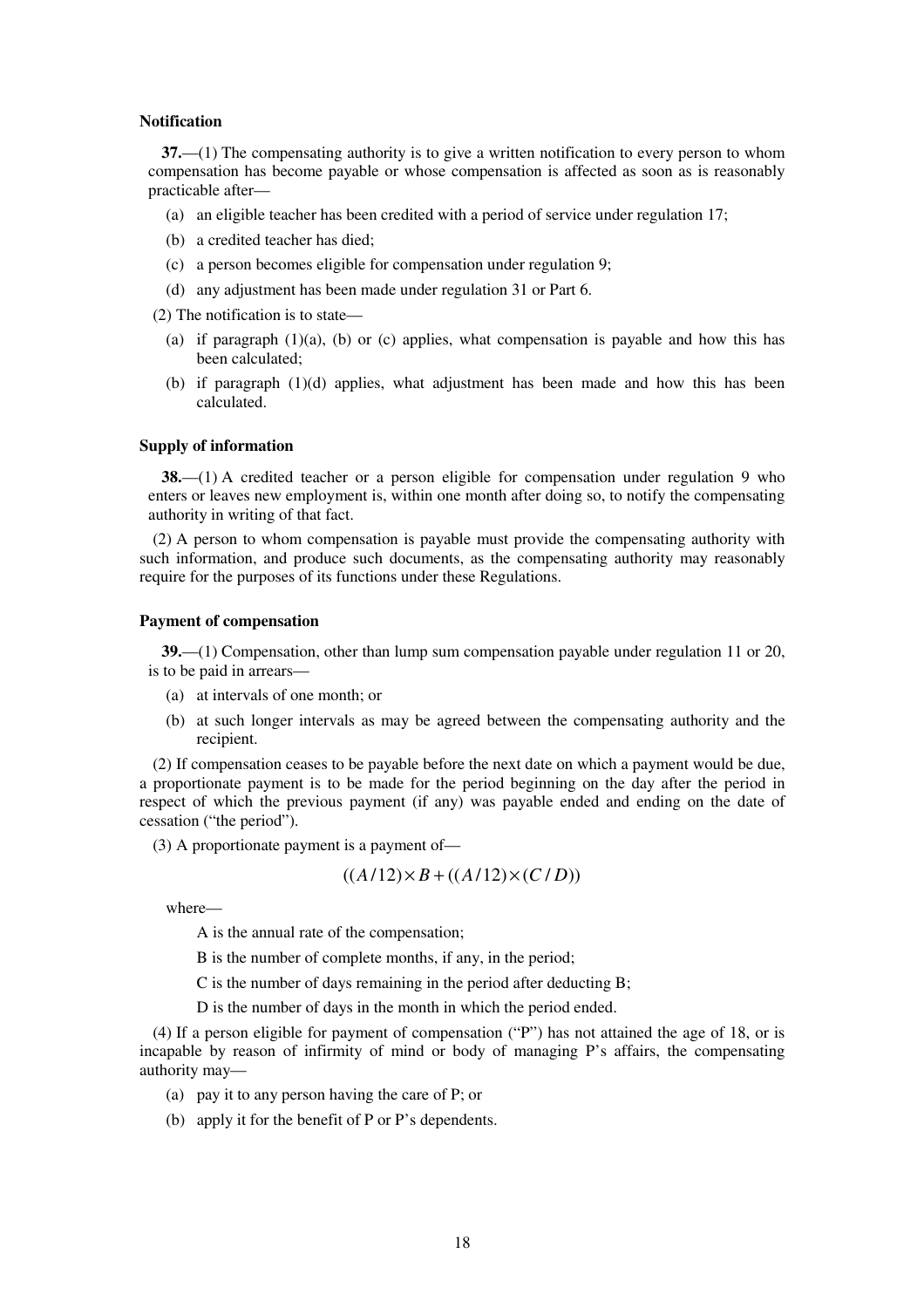#### **Compensation not assignable**

**40.**—(1) Any assignment of, or charge on, or agreement to assign or charge, any compensation payable under these Regulations is void.

(2) On the bankruptcy of a person eligible for such compensation no part of the compensation is to pass to any trustee or other person acting on behalf of the creditors except in accordance with an income payments order made by a court under section 310 of the Insolvency Act 1986(**a**).

#### **Modified application in relation to persons entitled to admitted service benefits**

**41.** In relation to a person with admitted service these Regulations have effect subject to the modifications set out in Schedule 3.

## PART 9

### Consequential Amendments, Revocation and Transitional Provisions

#### **Consequential amendments to the 2010 Regulations**

**42.** The 2010 Regulations are amended as follows—

- (a) in regulation  $63(2)(b)$ , for "regulation 7 of the Teachers (Compensation for Redundancy and Premature Retirement) Regulations 1997", substitute "regulation 9 of the Teachers (Compensation for Redundancy and Premature Retirement) Regulations 2015";
- (b) in the definition of "pension receipts" in regulation 64—
	- (i) for "the Teachers (Compensation for Redundancy and Premature Retirement) Regulations 1997" substitute "the Teachers (Compensation for Redundancy and Premature Retirement) Regulations 2015";
	- (ii) for "regulation 12 (discretionary compensation for premature retirement)" substitute "regulation 18 (entitlement of credited teacher to compensation)";
- (c) in regulation 138(1), omit "and the Teachers (Compensation for Redundancy and Premature Retirement) Regulations 1997";
- (d) in Schedule 7—
	- (i) in paragraph  $7(1)(c)(ii)$ , for "regulation 7 of the Teachers (Compensation for Redundancy and Premature Retirement) Regulations 1997", substitute "regulation 9 of the Teachers (Compensation for Redundancy and Premature Retirement) Regulations 2015";
	- (ii) in paragraph  $7(2)$ , for "regulation  $3(7)(a)$  of the Teachers (Compensation for Redundancy and Premature Retirement) Regulations 1997", substitute "regulation 34(1) of the Teachers (Compensation for Redundancy and Premature Retirement) Regulations 2015";
- (e) in Schedule 11—

<u>.</u>

- (i) in the heading, omit "and the Teachers (Compensation for Redundancy and Premature Retirement) Regulations 1997";
- (ii) omit Part 2.

#### **Consequential amendments to the 2014 Regulations**

**43.** The 2014 Regulations are amended as follows—

<sup>(</sup>**a**) 1986 c. 45; section 310 was amended by the Pensions Act 1995 (c. 26), Schedule 3, Paragraph 15(a) and (b), the Welfare Reform and Pensions Act 1999 (c. 30), Schedule 2, paragraph 2, the Enterprise Act 2002 (c. 40), section 259 and Schedule 26 and S.I. 2011/1730 as amended by S.I. 2012/709.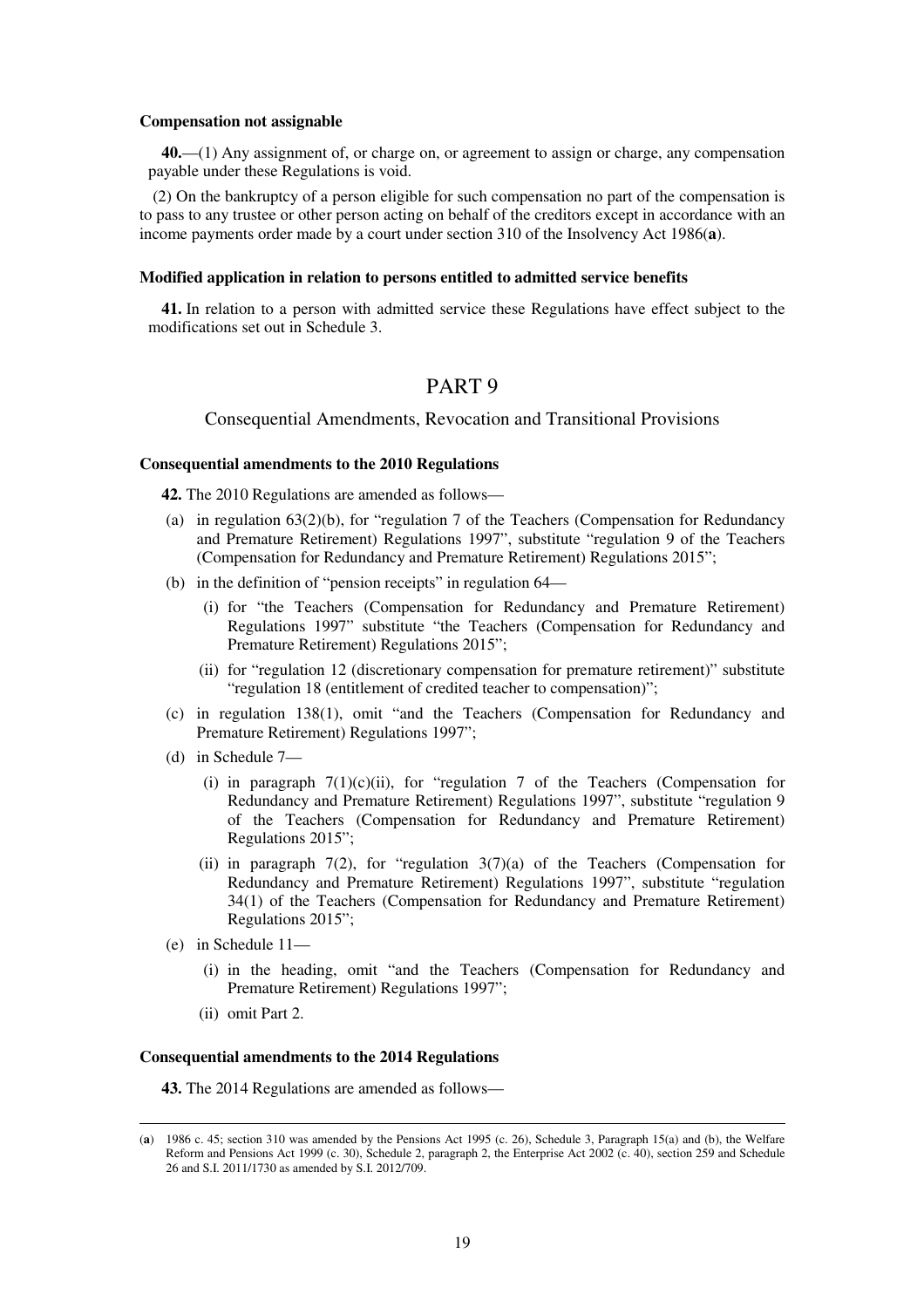- (a) in regulation 101(1)(e), for "Part 3 of the Teachers (Compensation for Redundancy and Premature Retirement) Regulations 1997", substitute "Part 3 of the Teachers (Compensation for Redundancy and Premature Retirement) Regulations 2015";
- (b) in regulation  $101(3)(a)$ , for "regulation  $3(7)(a)$  of the Teachers (Compensation for Redundancy and Premature Retirement) Regulations 1997", substitute "regulation 34(1) of the Teachers (Compensation for Redundancy and Premature Retirement) Regulations 2015".

#### **Revocation and transitional provisions**

**44.**—(1) The Regulations specified in Schedule 4 are revoked.

(2) Anything done or having effect as if done under or for the purposes of a provision of the Teachers (Compensation for Redundancy and Premature Retirement) Regulations 1997(**a**) has effect, if it could have been done under or for the purpose of the corresponding provision of these Regulations, as if done under or for the purposes of that corresponding provision.

(3) If a period of time specified in, or applying by virtue of, a provision of the Teachers (Compensation for Redundancy and Premature Retirement) Regulations 1997 is current at the commencement of these Regulations, these Regulations have effect as if the corresponding provision of these Regulations had been in force when that period began to run.

*David Laws*  Minister of State 5th March 2015 Department for Education

We consent

<u>.</u>

*Mark Lancaster Gavin Barwell*  2nd March 2015 Two of the Lords Commissioners of Her Majesty's Treasury

# SCHEDULE 1 Regulation 17(2)

## Previous compensation

**1.** This paragraph applies if, before the cessation of the former employment of a credited teacher (C), C has been credited with a period of additional service, or C's period of service has been increased, for the purpose of calculating—

- (a) retirement compensation under regulations made under section 259 of the Local Government Act(**b**) on account of loss of employment;
- (b) benefit under regulations made under section 260 of the Local Government Act1972;

<sup>(</sup>**a**) S.I. 1997/311; amended by S.I. 1998/2256, 1999/608, 2000/664, 2005/2198, 2006/2216, 2006/3122, 2010/990, 2010/1172 and 2014/107.

<sup>(</sup>**b**) 1972 c. 70; section 259 was amended by the Local Government Act 1974 (c. 7), section 39.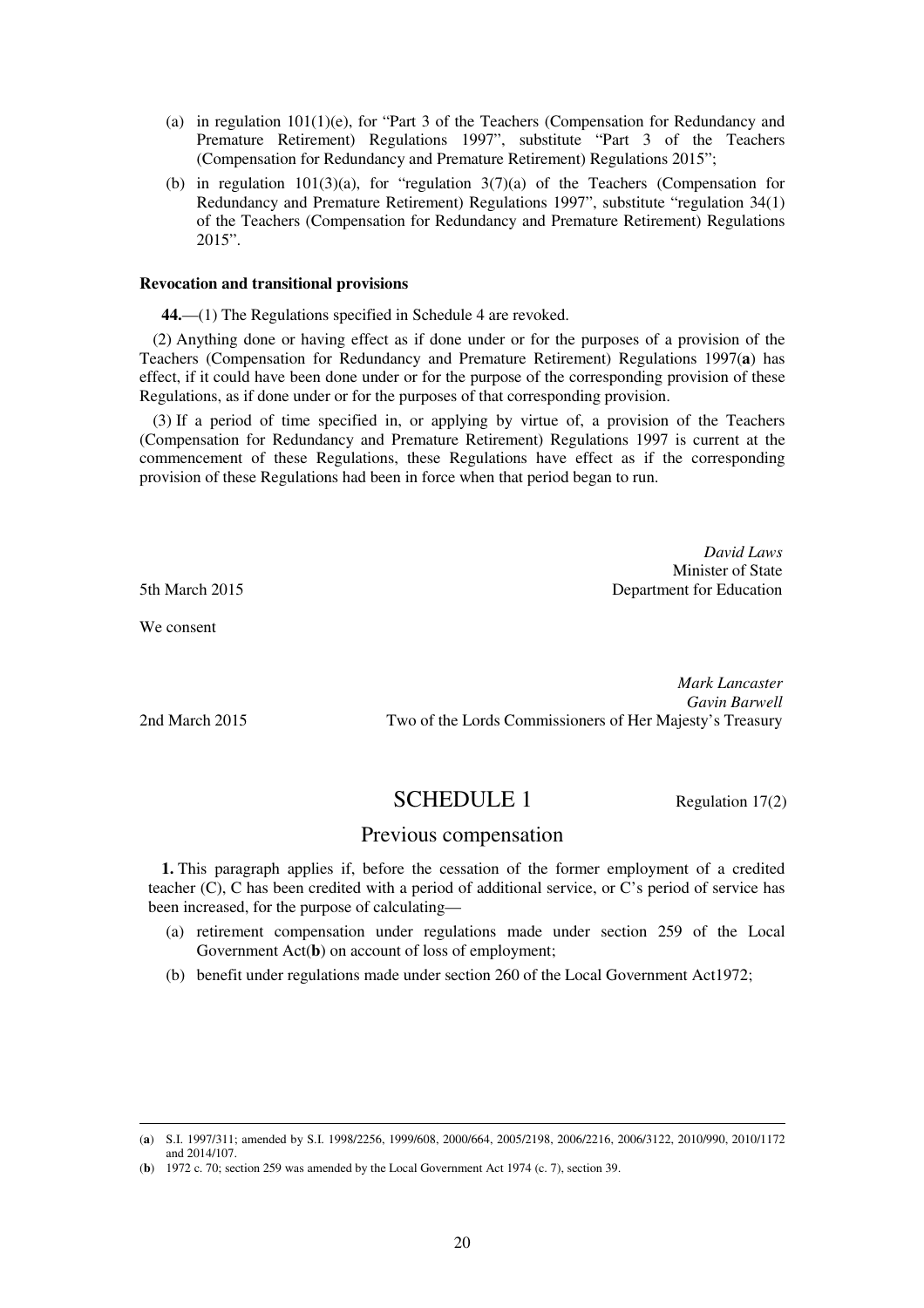- (c) compensation under any scheme made under section 1 of the Superannuation Act 1972(**a**) on account of C's retirement in the public interest, or for loss of office;
- (d) compensation under these Regulations or any regulations made under section 24 of the Superannuation Act 1972(**b**) on account of the termination of C's employment by reason of redundancy or in the interests of the efficient discharge of C's employer's functions;
- (e) compensation under any contract or arrangement made before 31st August 1985 in the expectation that regulations would be made under that section providing for compensation for such termination of employment.

**2.** The period to be deducted, if paragraph 1 applies, from the first period mentioned in regulation  $17(3)(a)$  is  $A - B - C$ , where—

A is the period with which C has been credited, or by which C's service has been increased, as mentioned in paragraph 1;

B is any period by which A has been reduced in consequence of the cessation of subsequent employment;

C is the aggregate of any periods falling between the cessation of employment that gave rise to A and the material date during which C was neither in pensionable employment nor in employment which would have been pensionable employment but for an election under regulation 9 of the 2010 Regulations or regulation 28 or 31 of the 2014 Regulations.

## SCHEDULE 2 Regulation 33

## Deciding and compensating authorities

| <i>Employment category</i> | Deciding authority | Compensating authority |
|----------------------------|--------------------|------------------------|
| $\mathsf{A}$               | Governing body     | Local authority        |
| B                          | Local authority    | Local authority        |
|                            | Academy trust      | Academy trust          |
|                            | Function provider  | Function provider      |
| Е                          | Governing body     | Governing body         |
|                            |                    |                        |

## SCHEDULE 3 Regulation 41

## Modified application in relation to persons entitled to admitted service benefits

**1.** A person who is entitled to an annual pension in respect of admitted service and to whom regulation 81(4) of the 2010 Regulations applies by virtue of Case D applying to the person's reckonable service is entitled to annual compensation and to lump sum compensation under this Schedule.

**2.** The rate of annual compensation is the difference between the rate of annual pension in respect of admitted service if calculated in accordance with regulation 81(2)(a) of the 2010 Regulations without any reduction under paragraph (4) of that regulation and the actual rate of annual pension.

**Table** 

<u>.</u>

<sup>(</sup>**a**) 1972 c. 11; there are amendments to section 1 which are not relevant to these Regulations.

<sup>(</sup>**b**) There are amendments to section 24 which are not relevant to these Regulations.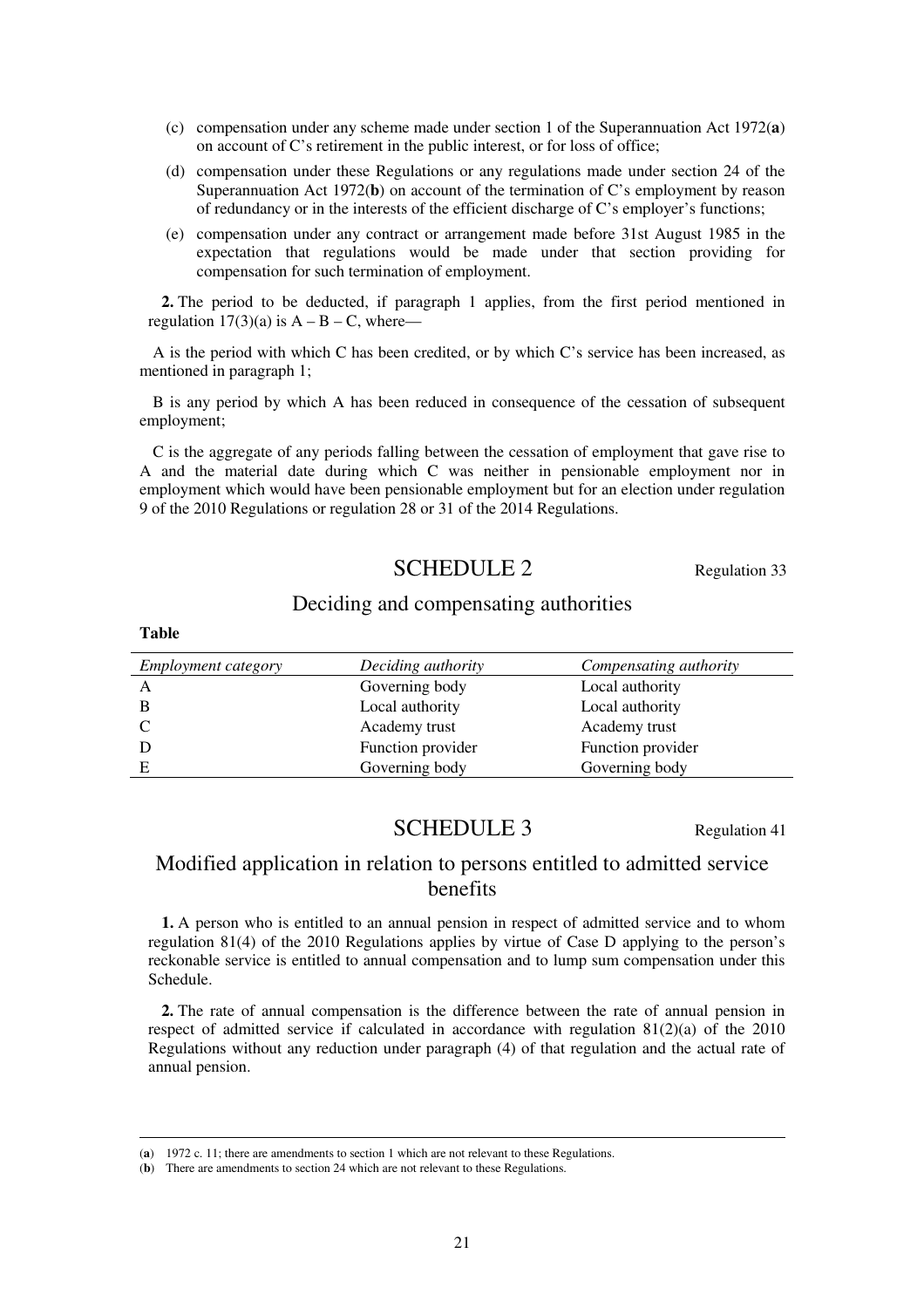**3.** The amount of lump sum compensation is the amount by which the lump sum in respect of admitted service is reduced by virtue of regulation 81 of the 2010 Regulations.

**4.** Regulations 35, 36, 37, 38, 39 and 40 are to apply in relation to compensation payable under this Schedule as they apply in relation to compensation payable under regulation 9.

## SCHEDULE 4 Regulation 44(1)

## Revocations

| Regulations revoked                                        | References     | Extent of revocation       |
|------------------------------------------------------------|----------------|----------------------------|
| The Teachers (Compensation                                 | S.I. 1997/311  | The whole Regulations      |
| for Redundancy and Premature                               |                |                            |
| Retirement) Regulations 1997                               |                |                            |
| The Teachers (Compensation                                 | S.I. 1998/2256 | The whole Regulations      |
| for Redundancy and Premature                               |                |                            |
| Retirement) (Amendment)                                    |                |                            |
| Regulations 1998                                           |                |                            |
| The Teachers (Compensation<br>for Redundancy and Premature | S.I. 1999/608  | The whole Regulations      |
| Retirement) (Amendment)                                    |                |                            |
| Regulations 1999                                           |                |                            |
| The Teachers (Compensation                                 | S.I. 2000/664  | The whole Regulations      |
| for Redundancy and Premature                               |                |                            |
| Retirement) (Amendment)                                    |                |                            |
| Regulations 2000                                           |                |                            |
| The Teachers' Pensions                                     | S.I. 2005/2198 | Regulations 5, 6 and 7     |
| (Amendment) Regulations                                    |                |                            |
| 2005                                                       |                |                            |
| The Teachers Pensions                                      | S.I. 2006/2216 | The whole Regulations      |
| (Compensation for                                          |                |                            |
| Redundancy and Premature                                   |                |                            |
| Retirement) (Amendment)                                    |                |                            |
| Regulations 2006                                           |                |                            |
| The Teachers' Pensions etc                                 | S.I. 2006/3122 | Regulation $2(2)$          |
| (Reform Amendments)<br>Regulations 2006                    |                | Schedule 2                 |
| The Local Education                                        | S.I. 2010/1172 | Paragraph 29 of Schedule 3 |
| Authorities and Children's                                 |                |                            |
| <b>Services Authorities</b>                                |                |                            |
| (Integration of Functions)                                 |                |                            |
| (Local and Subordinate                                     |                |                            |
| Legislation) Order 2010                                    |                |                            |
| The Marriage (Same Sex                                     | S.I. 2014/107  | Paragraph 23 of Schedule 1 |
| Couples) Act 2013                                          |                |                            |
| (Consequential Provisions)                                 |                |                            |
| Order 2014                                                 |                |                            |

## **EXPLANATORY NOTE**

*(This note is not part of the Regulations)* 

These Regulations revoke and replace the Teachers (Compensation for Redundancy and Premature Retirement) Regulations 1997 ("the 1997 Regulations"). They make provision for payment of compensation to teachers for redundancy, termination or premature retirement.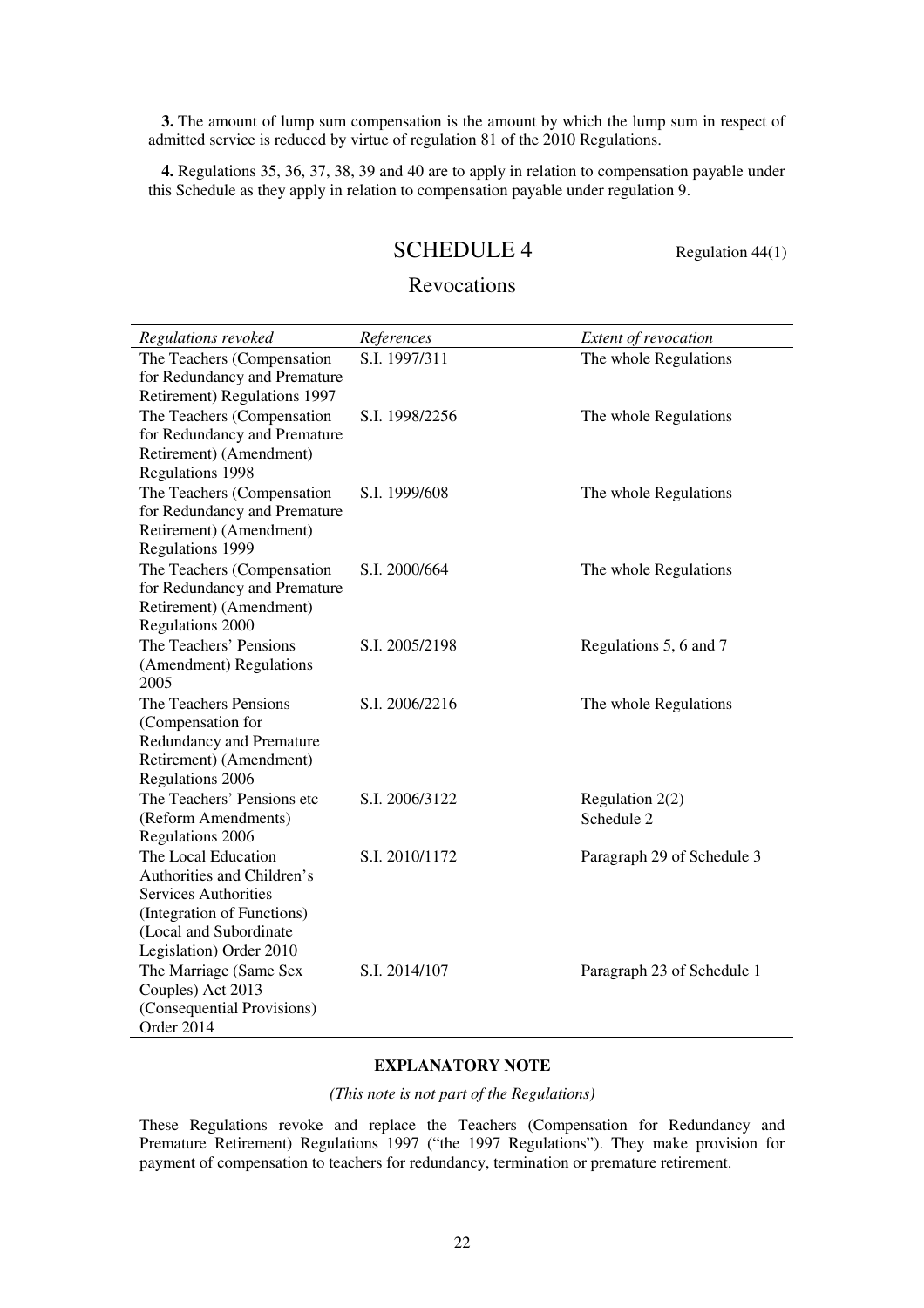Part 2 provides for payment to a teacher of discretionary compensation for redundancy in addition to the teacher's redundancy payment.

Part 3 provides for payment of discretionary compensation to a teacher for termination of employment by reason of redundancy or in the interests of the efficient discharge of the employer's functions.

Part 4 provides for payment of mandatory annual and lump sum compensation and other benefits to or in respect of a teacher for premature retirement by reason of redundancy or in the interests of the efficient discharge of the employer's functions. *Regulation 9* sets out the entitlement to annual compensation. *Regulation 10* provides for the calculation of annual compensation. *Regulation 11* provides for the calculation of lump sum compensation. The remainder of Part 4 makes provision for the payment and calculation of supplementary death grants and short-term family benefits.

Part 5 provides for payment of discretionary annual and lump sum compensation and other benefits to or in respect of a teacher for premature retirement by reason of redundancy or in the interests of the efficient discharge of the employer's functions. *Regulation 17* makes provision as to a deciding authority's discretion to credit a teacher with an additional period of service. *Regulation 18* sets out the entitlement of a credited teacher to discretionary compensation. *Regulation 19* provides the calculation of annual compensation. *Regulation 20* provides the calculation of lump sum compensation. The remainder of Part 5 provides for payment of shortterm and long-term compensation on death.

Part 6 provides for adjustments to be made to payments under the regulations when a redundancy payment, a termination payment or a periodic payment is also made (*regulations 27, 28 and 29*). *Regulation 30* provides for cessation of discretionary annual compensation during new employment.

Part 7 provides for abatement of annual compensation during further employment (*regulation 31*) and for abatement of discretionary annual compensation following termination or redundancy (*regulation 32*).

Part 8 contains miscellaneous provisions regarding liability for and payment of compensation under Parts 4 and 5 (*regulations 33 to 40*) and regarding mandatory compensation for admitted service (*regulation 41*).

Part 9 contains consequential amendments, revocations and transitional provisions.

An impact assessment has not been produced for this instrument as it has no impact on business or civil society organisations. The instrument has a minimal impact on the public sector.

<sup>©</sup> Crown copyright 2015

Printed and published in the UK by The Stationery Office Limited under the authority and superintendence of Carol Tullo, Controller of Her Majesty's Stationery Office and Queen's Printer of Acts of Parliament.